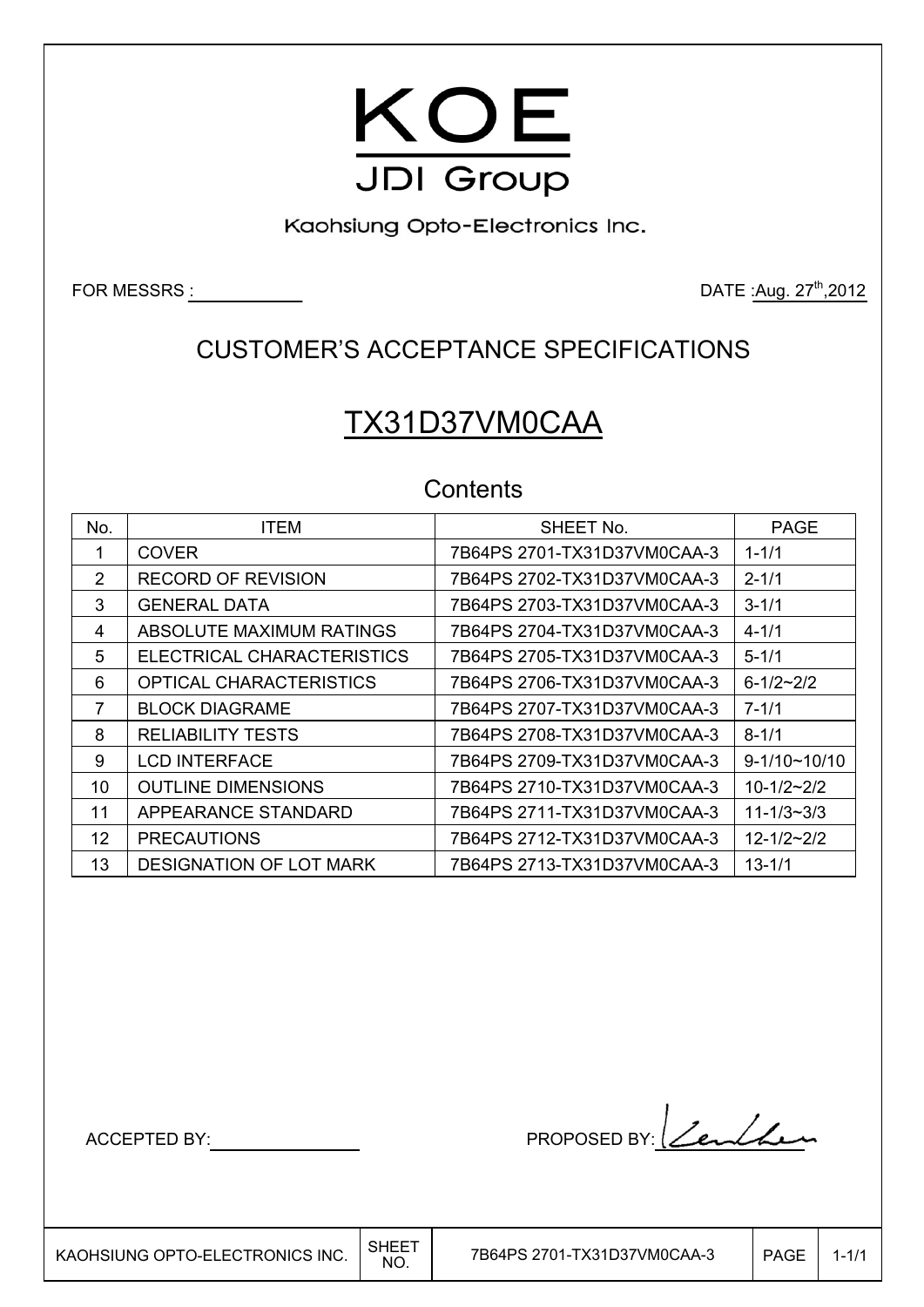# 2. RECORD OF REVISION DATE SHEET No. SUMMARY  $\begin{vmatrix} \text{May } 01, 12 \\ \text{All pages} \end{vmatrix}$  Company name changed: KAOHSIUNG HITACHI ELECTRONICS CO.,LTD. produced a series of the series of the series of the series of the series of the series of the series of the s KAOHSIUNG OPTO-ELECTRONICS INC. 7B64PS-2704- TX31D37VM2CAA-2 Page 4-1/1 4. ABSOLUTE MAXIMUM RATINGS Revised : Note2. Aug. 27,'12 7B64PS-2710-TX31D37VM0CAA-3 Page 10-1/2 10.1 Front View Revised : Define scales with correct scan direction (180 $^{\circ}$  rotated). 7B64PS-2710- TX31D37VM0CAA-3 Page 10-2/2 10.2 Rear View Revised : Define scales with correct scan direction (180 $^{\circ}$  rotated). KAOHSIUNG OPTO-ELECTRONICS INC.  $\Big|\substack{\mathsf{SHEET}}{\mathsf{NO}}$ 7B64PS 2702-TX31D37VM0CAA-3 | PAGE 2-1/1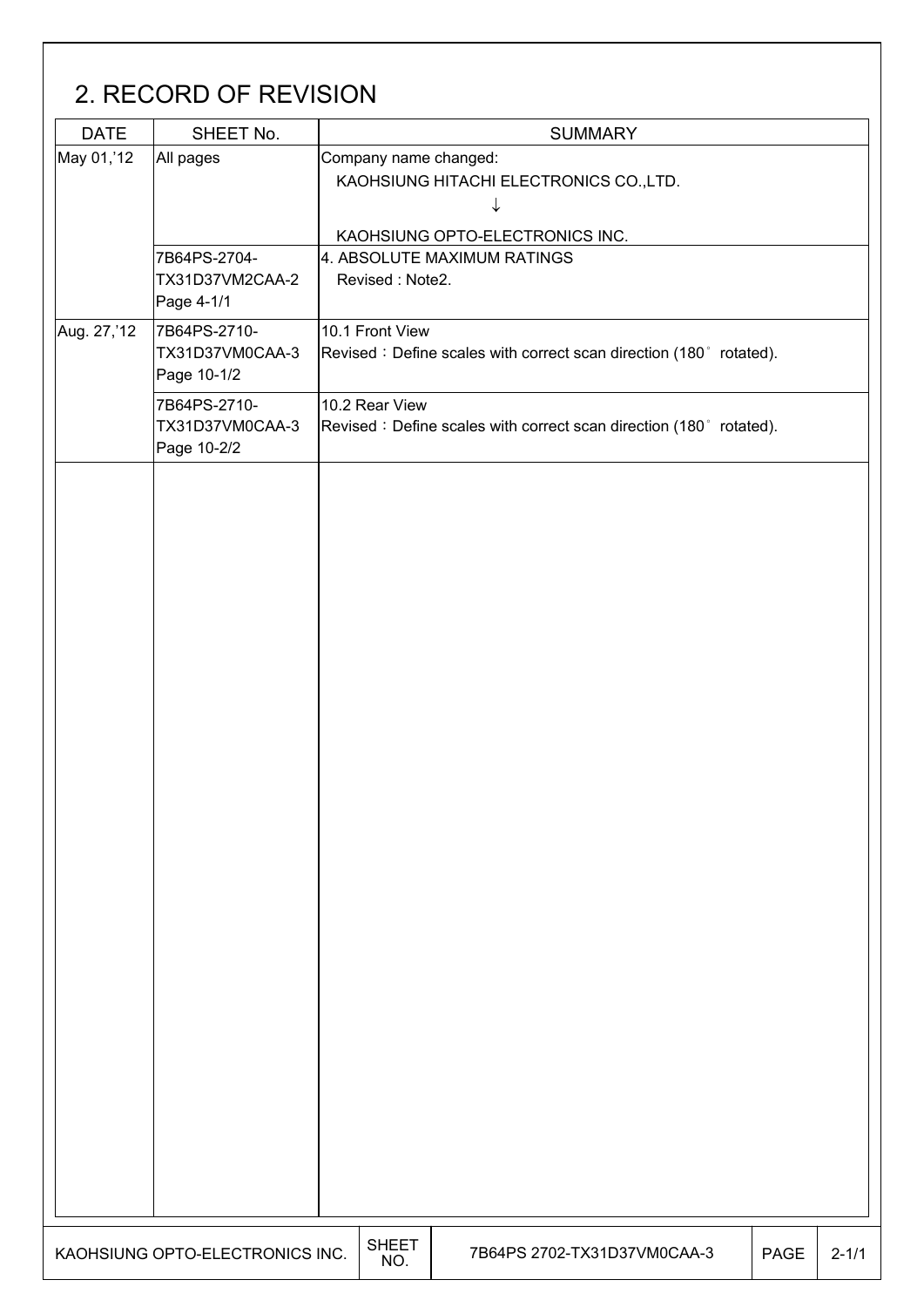### 3. GENERAL DATA

#### 3.1 DISPLAY FEATURES

This module is a 12.1" SVGA of 4:3 format amorphous silicon TFT. The pixel format is vertical stripe and sub pixels are arranged as R (red), G (green), B (blue) sequentially. This display is RoHS compliant, COG (chip on glass) technology and LED backlight are applied on this display.

| Part Name                      | TX31D37VM0CAA                                 |
|--------------------------------|-----------------------------------------------|
| <b>Module Dimensions</b>       | 280.0(W) mm x 210.0(H) mm x 12.58 (D) mm typ. |
| <b>LCD Active Area</b>         | 246.0(W) mm x 184.5(H) mm                     |
| <b>Pixel Pitch</b>             | $0.3075(W)$ mm x 0.3075 (H) mm                |
| Resolution                     | 800 x 3(RGB)(W) x 600(H) dots                 |
| <b>Color Pixel Arrangement</b> | R, G, B Vertical stripe                       |
| LCD Type                       | Transmissive Color TFT; Normally Black        |
| Display Type                   | <b>Active Matrix</b>                          |
| Number of Colors               | 16.7M Colors                                  |
| <b>Backlight</b>               | 24 LEDs (3 series x 8)                        |
| Weight                         | 710 typ. (g)                                  |
| Interface                      | LVDS; 20 pins                                 |
| Power Supply Voltage           | 3.3V for LCD; 12V for Backlight               |
| <b>Power Consumption</b>       | 1.815W for LCD; 9.6W for Backlight            |
| <b>Viewing Direction</b>       | Super Wide Version (In-Plane Switching)       |

| KAOHSIUNG OPTO-ELECTRONICS INC. | <b>SHEET</b><br><b>NO</b> | 7B64PS 2703-TX31D37VM0CAA-3 | PAGE | $3 - 1/1$ |
|---------------------------------|---------------------------|-----------------------------|------|-----------|
|---------------------------------|---------------------------|-----------------------------|------|-----------|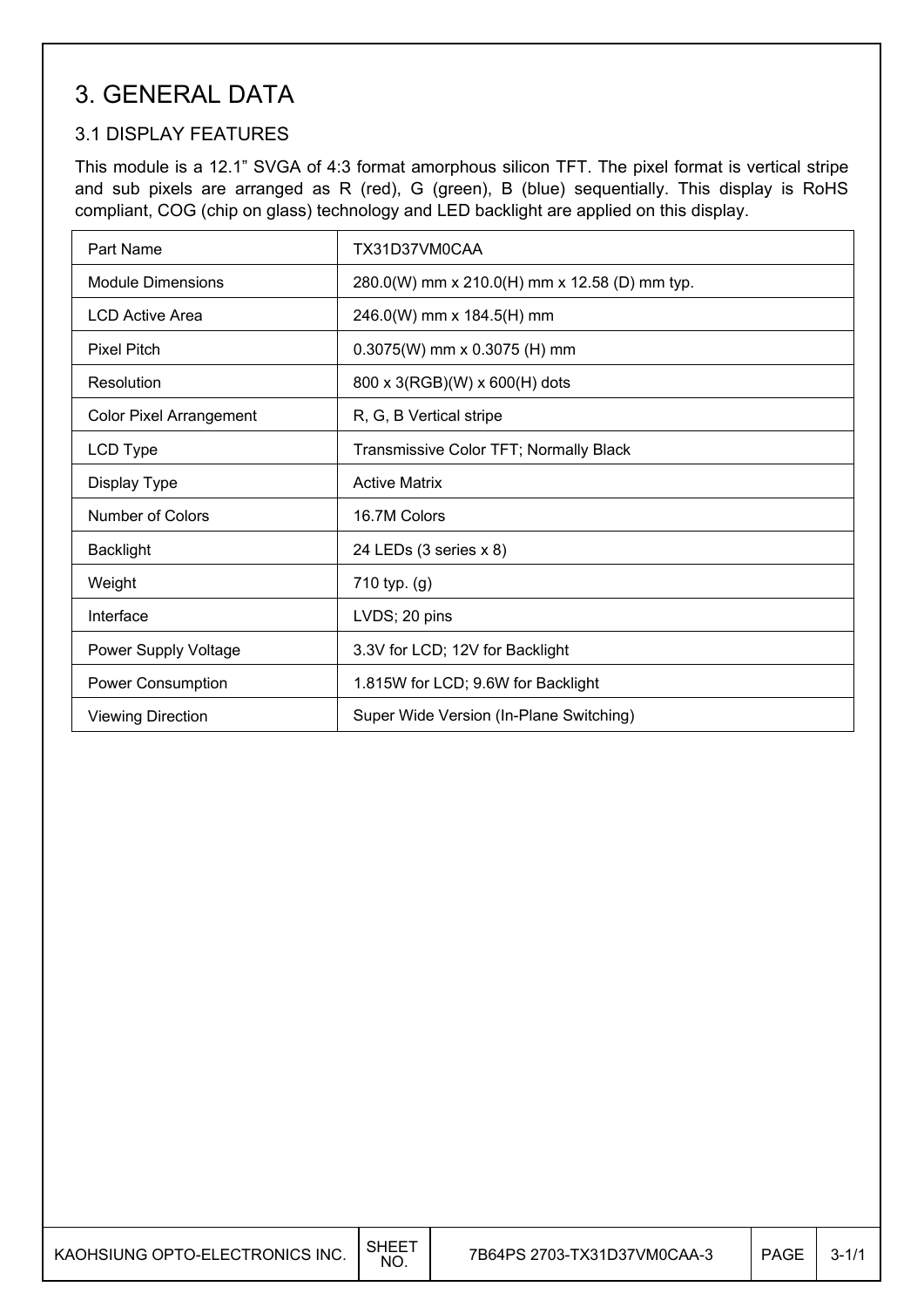# 4. ABSOLUTE MAXIMUM RATINGS

| Item                           | Symbol | Min.                     | Max.      | Unit         | Remarks |
|--------------------------------|--------|--------------------------|-----------|--------------|---------|
| <b>Supply Voltage</b>          | VDD    | 0                        | 4.0       |              |         |
| Input Voltage of Logic         | VI     | $-0.3$                   | $VDD+0.3$ |              | Note 1  |
| <b>Operating Temperature</b>   | Top    | -20                      | 70        | $^{\circ}$ C | Note 2  |
| Storage Temperature            | Tst    | $-30$                    | 80        | $^{\circ}$ C | Note 2  |
| <b>Backlight Input Voltage</b> | VLED   | $\overline{\phantom{a}}$ | 15        |              |         |

Note 1: The rating is defined for the signal voltages of the interface such as CLK and pixel data pairs.

- Note 2: The maximum rating is defined as above based on the chamber temperature, which might be different from ambient temperature after assembling the panel into the application. Moreover, some temperature-related phenomenon as below needed to be noticed:
	- Background color, contrast and response time would be different in temperatures other than  $25^{\circ}$ C.
	- Operating under high temperature will shorten LED lifetime.

| KAOHSIUNG OPTO-ELECTRONICS INC. | SHEET<br>NO. | 7B64PS 2704-TX31D37VM0CAA-3 | <b>PAGE</b> | $4 - 1/1$ |
|---------------------------------|--------------|-----------------------------|-------------|-----------|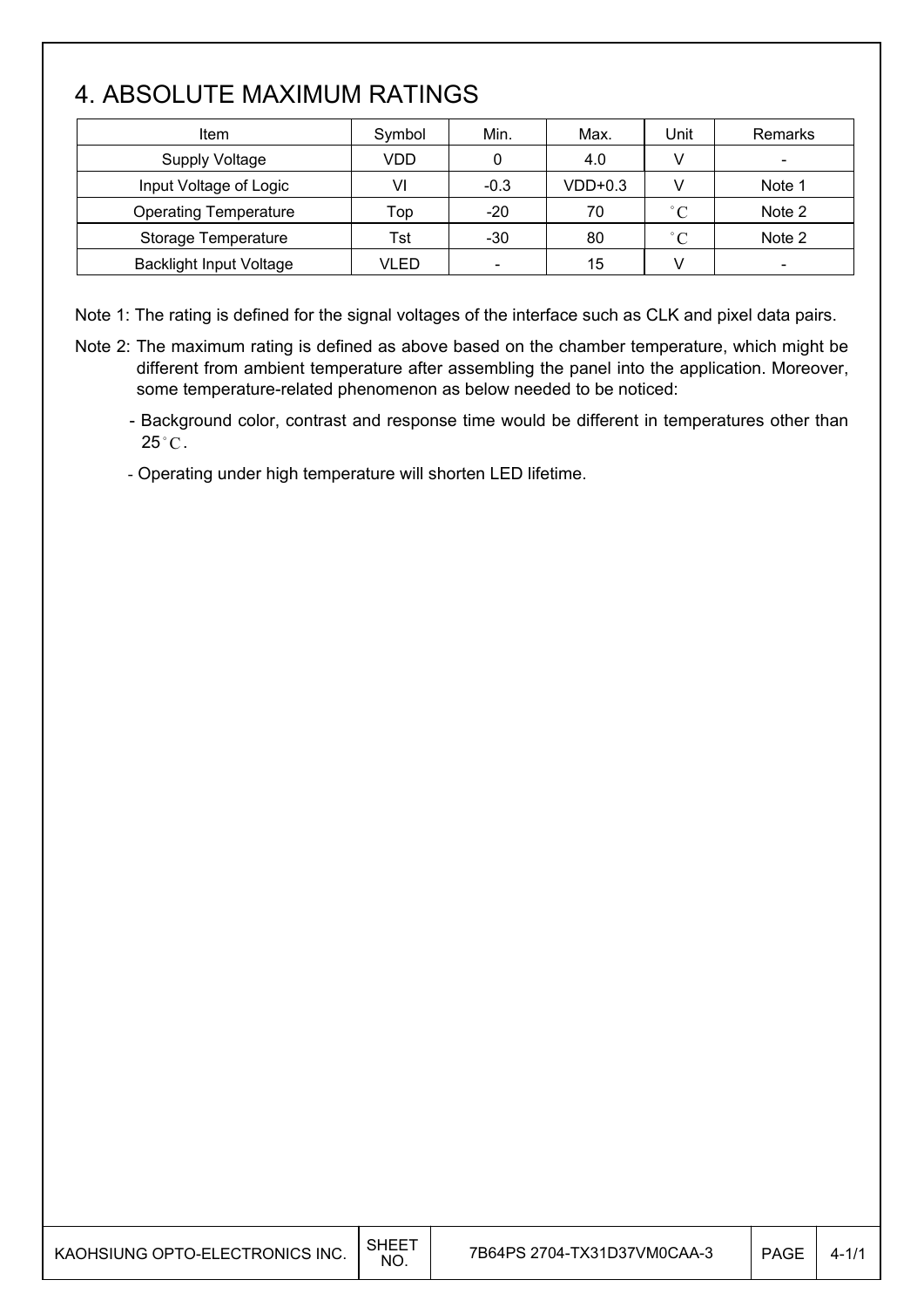# 5. ELECTRICAL CHARACTERISTICS

#### 5.1 LCD CHARACTERISTICS

| 9.1 LUD UHARAUTERISTIUS                |                            |                          |        |                          |            |            | $T_a = 25$ °C, VSS = 0V  |
|----------------------------------------|----------------------------|--------------------------|--------|--------------------------|------------|------------|--------------------------|
| Item                                   | Symbol                     | Condition                | Min.   | Typ.                     | Max.       | Unit       | Remarks                  |
| Power Supply Voltage                   | <b>VDD</b>                 |                          | 3.0    | 3.3                      | 3.6        | v          | $\overline{\phantom{a}}$ |
| Differential Input<br>Voltage for LVDS | VI                         | "H" level                |        |                          | $+100$     | mV         | Note 1                   |
| <b>Receiver Threshold</b>              |                            | "L" level                | $-100$ |                          |            |            |                          |
| Voltage Input for                      | VF                         | "H" level                | 0.7VDD |                          | <b>VDD</b> | v          | <b>COMS</b>              |
| AMode                                  |                            | "L" level                | 0      | $\overline{\phantom{a}}$ | 0.3VDD     |            | Level                    |
| Power Supply Current                   | $I_{DD}$                   | $IVDD=3.3V$              |        | 550                      | 600        | mA         | Note 2                   |
| <b>Vsync Frequency</b>                 | $f_{\rm v}$                |                          |        | 60                       | 75         | Hz         |                          |
| <b>Hsync Frequency</b>                 | $f_{\scriptscriptstyle H}$ | $\overline{\phantom{a}}$ |        | 37.7                     | 50.6       | <b>KHz</b> |                          |
| <b>CLK Frequency</b>                   | CLK                        |                          | 37     | 40                       | 43         | <b>MHz</b> | Note 3                   |

Note 1: VCM=+1.2V

VCM is common mode voltage of LVDS transmitter/receiver.

The input terminal of LVDS transmitter is terminated with  $100\Omega$ .



Note 2: An all white check pattern is used when measuring IDD.  $f<sub>v</sub>$  is set to 60 Hz.

Note 3: For LVDS transmitter input.

Note 4: 1.0A fuse is applied in the module for IDD. For display activation and protection purpose, power supply is recommended larger than 2.5A to start the display and break fuse once any short circuit occurred.

### 5.2 BACKLIGHT CHARACTERISTICS

| <u>J.Z DAUNLIUNI UNARAUTERISTIUS</u><br>$T_a = 25$ °C |                              |                   |      |      |                              |      |                |  |
|-------------------------------------------------------|------------------------------|-------------------|------|------|------------------------------|------|----------------|--|
| Item                                                  | Symbol                       | Condition         | Min. | Typ. | Max.                         | Unit | <b>Remarks</b> |  |
| LED Input Voltage                                     | VLED                         |                   | 11.7 | 12   | 12.3                         |      | Note1          |  |
| <b>LED Forward Current</b>                            |                              | 0V; 0% duty       |      | 800  | $\overline{\phantom{0}}$     |      |                |  |
| (Dim Control)                                         | <b>ILED</b>                  | 3.3VDC; 100% duty |      | 60   | 72                           | mA   | Note 2         |  |
| LED lifetime                                          | $\qquad \qquad \blacksquare$ | 800 mA            |      | 70K  | $\qquad \qquad \blacksquare$ | hrs  | Note 3         |  |

Note 1: As Fig. 5.1 shown, LED current is constant, 800 mA, controlled by the LED driver when applying 12V VLED.

Note 2: Dimming function can be obtained by applying DC voltage or PWM signal from the display interface CN1. The recommended PWM signal is  $1K \sim 10K$  Hz with 3.3V amplitude.

Note 3: The estimated lifetime is specified as the time to reduce 50% brightness by applying 800 mA at  $25^{\circ}$ C.

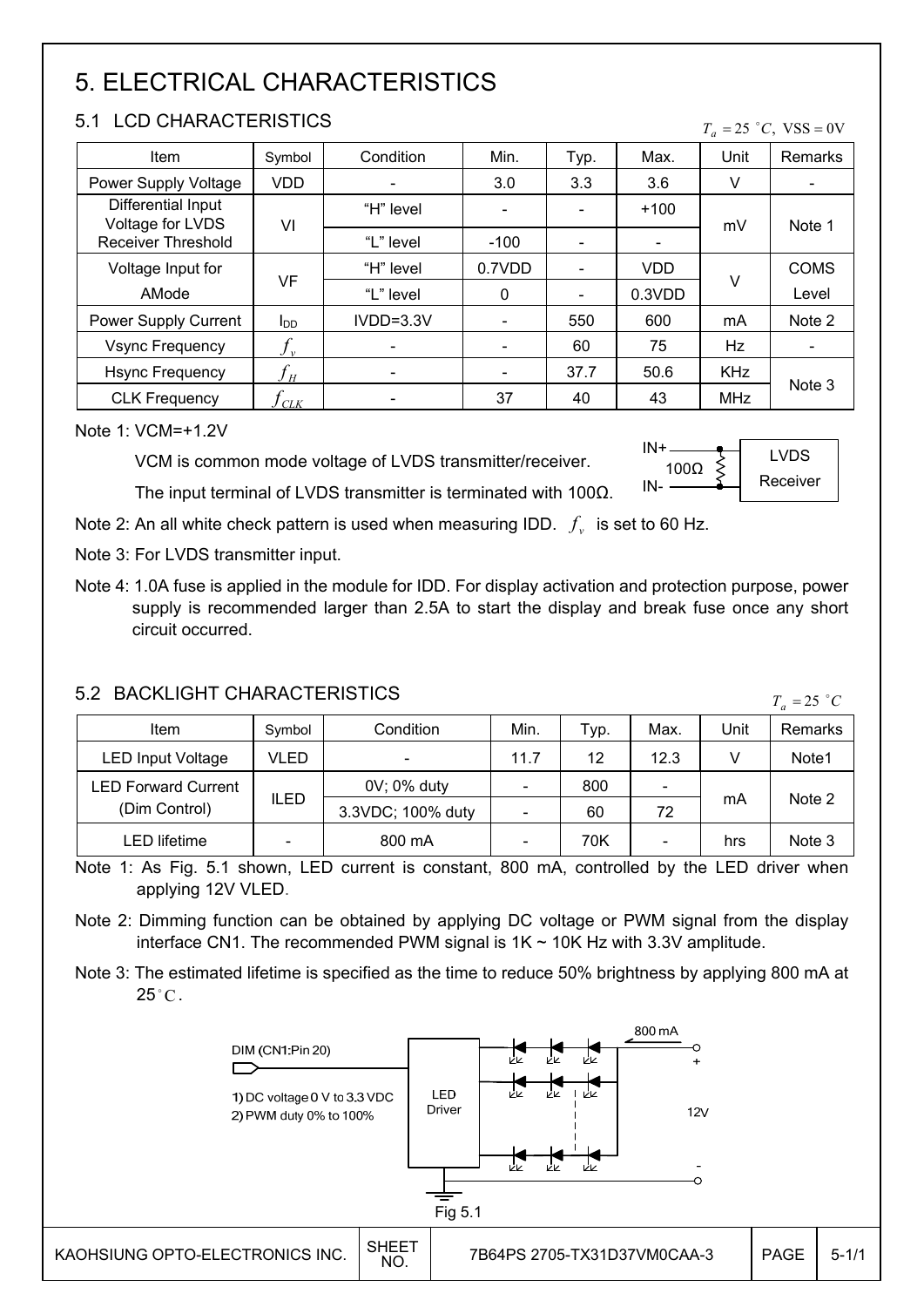# 6. OPTICAL CHARACTERISTICS

The optical characteristics are measured based on the conditions as below:

- Supplying the signals and voltages defined in the section of electrical characteristics.
- The backlight unit needs to be turned on for 30 minutes.
- The ambient temperature is 25 °C.
- In the dark room around 500~1000 lx, the equipment has been set for the measurements as shown in Fig 6.1.

|                                     |                      |                          |                                          |      |      |      | $T_a = 25 °C$ , $f_v = 60$ Hz, VDD = 3.3V |         |
|-------------------------------------|----------------------|--------------------------|------------------------------------------|------|------|------|-------------------------------------------|---------|
| Item                                |                      | Symbol                   | Condition                                | Min. | Typ. | Max. | Unit                                      | Remarks |
| <b>Brightness of White</b>          |                      | $\overline{\phantom{a}}$ | $\phi = 0^{\circ}, \theta = 0^{\circ}$ , | 480  | 600  |      | $\text{cd/m}^2$                           | Note 1  |
| <b>Brightness Uniformity</b>        |                      |                          | $ILED = 90$                              | 70   |      |      | $\%$                                      | Note 2  |
| <b>Contrast Ratio</b>               |                      | CR                       | mA/series                                | 500  | 1000 |      |                                           | Note 3  |
| Response Time<br>(Rising + Falling) |                      | $T_r + T_f$              | $\phi = 0^{\circ}, \theta = 0^{\circ}$   |      | 30   | 65   | ms                                        | Note 4  |
|                                     |                      | $\theta$ x               | $\phi = 0^\circ$ , CR $\geq 10$          | 75   | 85   |      |                                           |         |
|                                     |                      | $\theta x'$              | $\phi = 180^\circ$ , CR $\geq 10$        | 75   | 85   |      |                                           |         |
|                                     | <b>Viewing Angle</b> |                          | $\phi = 90^{\circ}$ , CR $\geq 10$       | 75   | 85   |      | Degree                                    | Note 5  |
|                                     |                      | $\theta$ y'              | $\phi = 270^\circ$ , CR $\geq 10$        | 75   | 85   |      |                                           |         |
|                                     |                      | X                        |                                          | 0.58 | 0.63 | 0.68 |                                           |         |
|                                     | Red                  | Y                        |                                          | 0.30 | 0.35 | 0.40 |                                           |         |
|                                     |                      | X                        |                                          | 0.28 | 0.33 | 0.38 |                                           |         |
| Color                               | Green                | Y                        |                                          | 0.57 | 0.62 | 0.67 |                                           |         |
| Chromaticity                        |                      | X                        | $\phi = 0^{\circ}, \theta = 0^{\circ}$   | 0.10 | 0.15 | 0.20 |                                           | Note 6  |
|                                     | <b>Blue</b>          | Y                        |                                          | 0.07 | 0.12 | 0.17 |                                           |         |
|                                     |                      | X                        |                                          | 0.28 | 0.33 | 0.38 |                                           |         |
|                                     | White<br>Y           |                          |                                          | 0.33 | 0.38 | 0.43 |                                           |         |

Note 1: The brightness is measured from the panel center point, P5 in Fig. 6.2, for the typical value.

Note 2: The brightness uniformity is calculated by the equation as below:

Brightness uniformity = 
$$
\frac{\text{Min.}_{\text{Brightness}}}{\text{Max.}_{\text{Brightness}} \times 100\%
$$

, which is based on the brightness values of the 9 points measured by BM-5 as shown in Fig. 6.2.

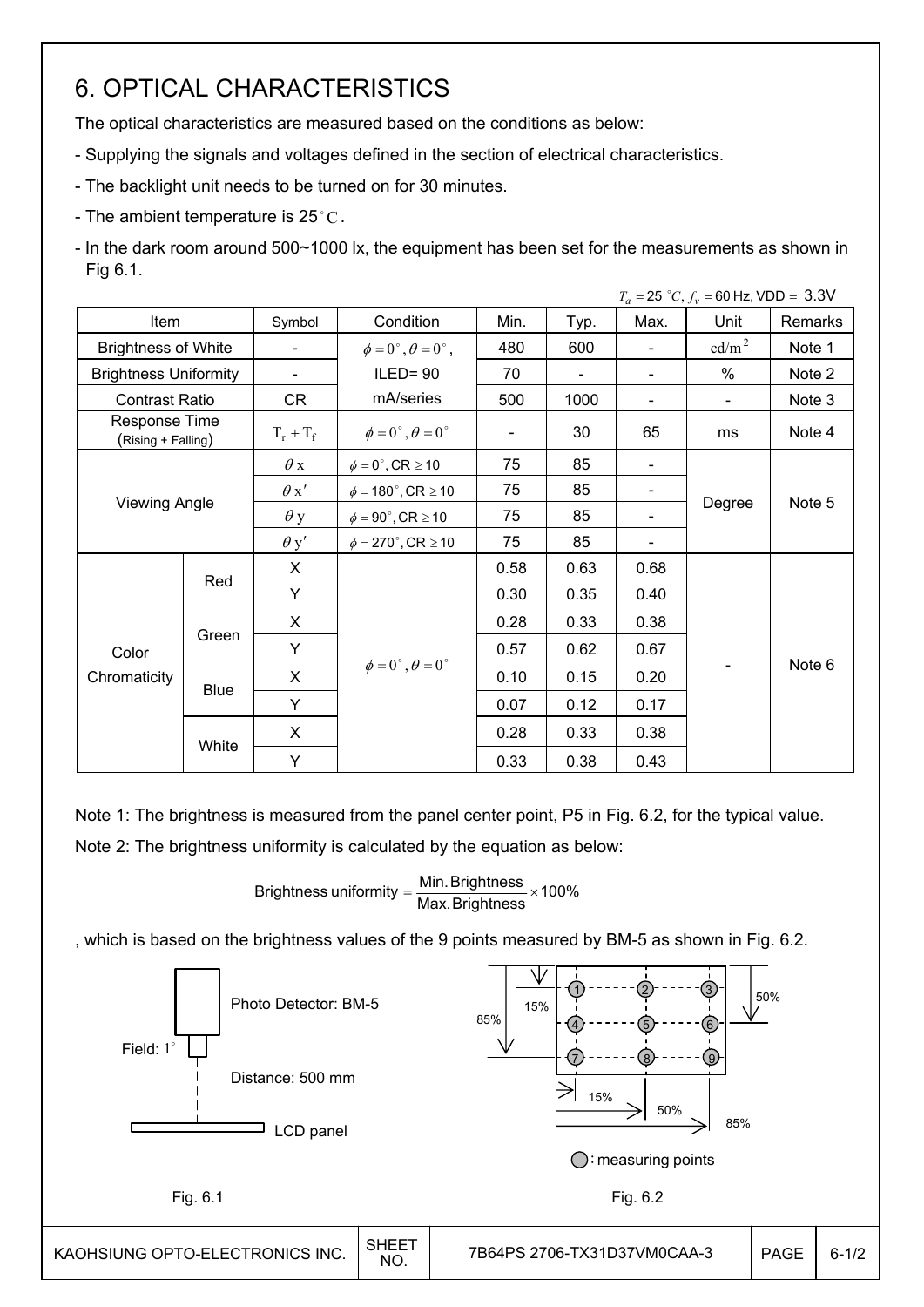Note 3: The Contrast Ratio is measured from the center point of the panel, P5, and defined as the following equation:

> Brightness of Black  $CR =$ Brightness of White

Note 4: The definition of response time is shown in Fig. 6.3. The rising time is the period from 10% brightness to 90% brightness when the data is from black to white. Oppositely, Falling time is the period from 90% brightness falling to 10% brightness.





Note 5: The definition of viewing angle is shown in Fig. 6.4. Angle  $\phi$  is used to represent viewing directions, for instance,  $\phi = 270^\circ$  means 6 o'clock, and  $\phi = 0^\circ$  means 3 o'clock. Moreover, angle  $\theta$  is used to represent viewing angles from axis Z toward plane XY.

 The display is super wide viewing angle version, so that the best optical performance can be obtained from every viewing direction.



Fig 6.4

Note 6: The color chromaticity is measured from the center point of the panel, P5, as shown in Fig. 6.2.

| KAOHSIUNG OPTO-ELECTRONICS INC. | SHEE <sup>-</sup><br><b>NO</b> | 7B64PS 2706-TX31D37VM0CAA-3 | PAGE | $6 - 2/2$ |
|---------------------------------|--------------------------------|-----------------------------|------|-----------|
|---------------------------------|--------------------------------|-----------------------------|------|-----------|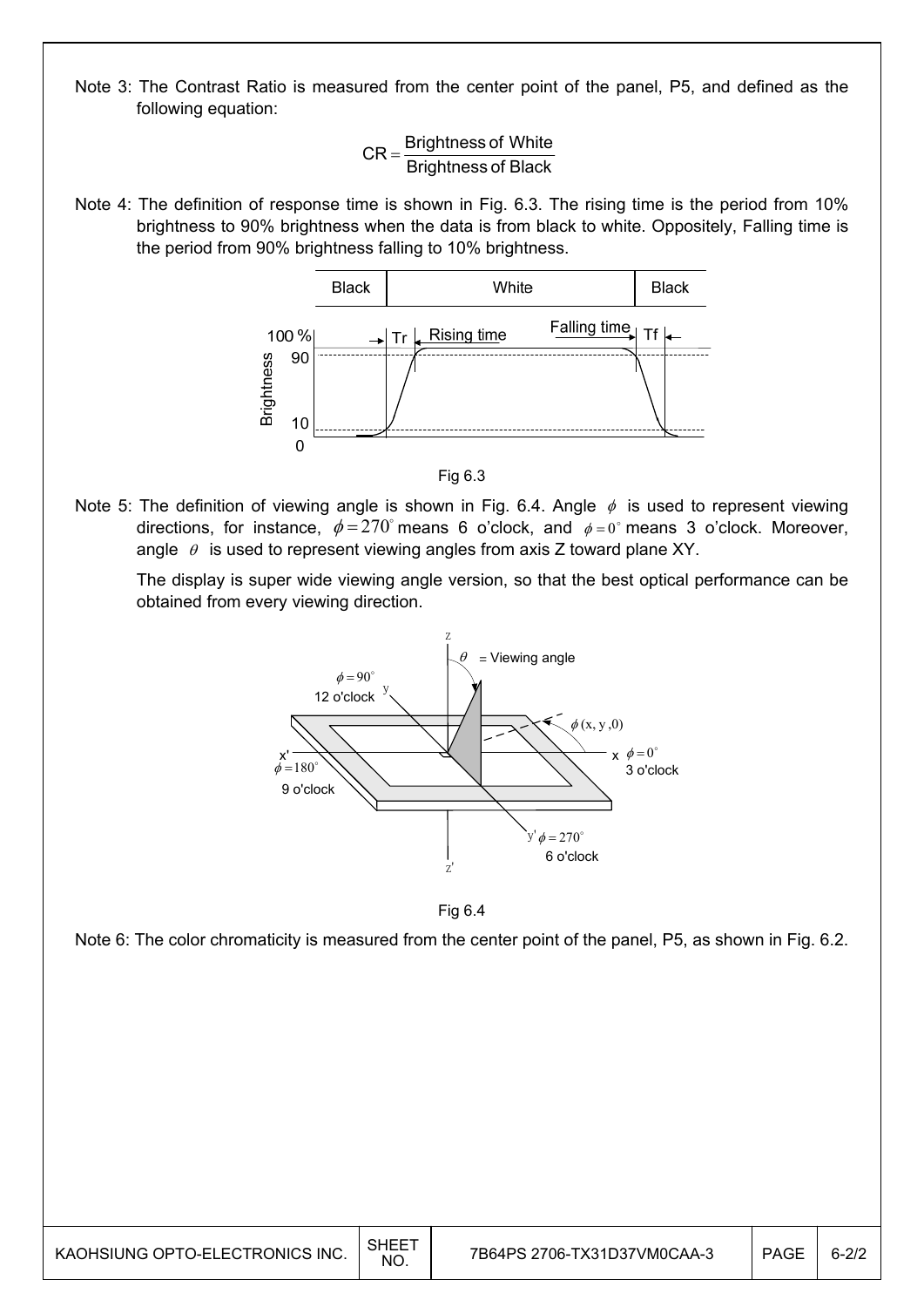# 7. BLOCK DIAGRAM



Note1: Signals are CLK and pixel data pairs.

| KAOHSIUNG OPTO-ELECTRONICS INC. | SHEE <sup>-</sup><br><b>NO</b> | 7B64PS 2707-TX31D37VM0CAA-3 | PAGE | $7 - 1/1$ |
|---------------------------------|--------------------------------|-----------------------------|------|-----------|
|---------------------------------|--------------------------------|-----------------------------|------|-----------|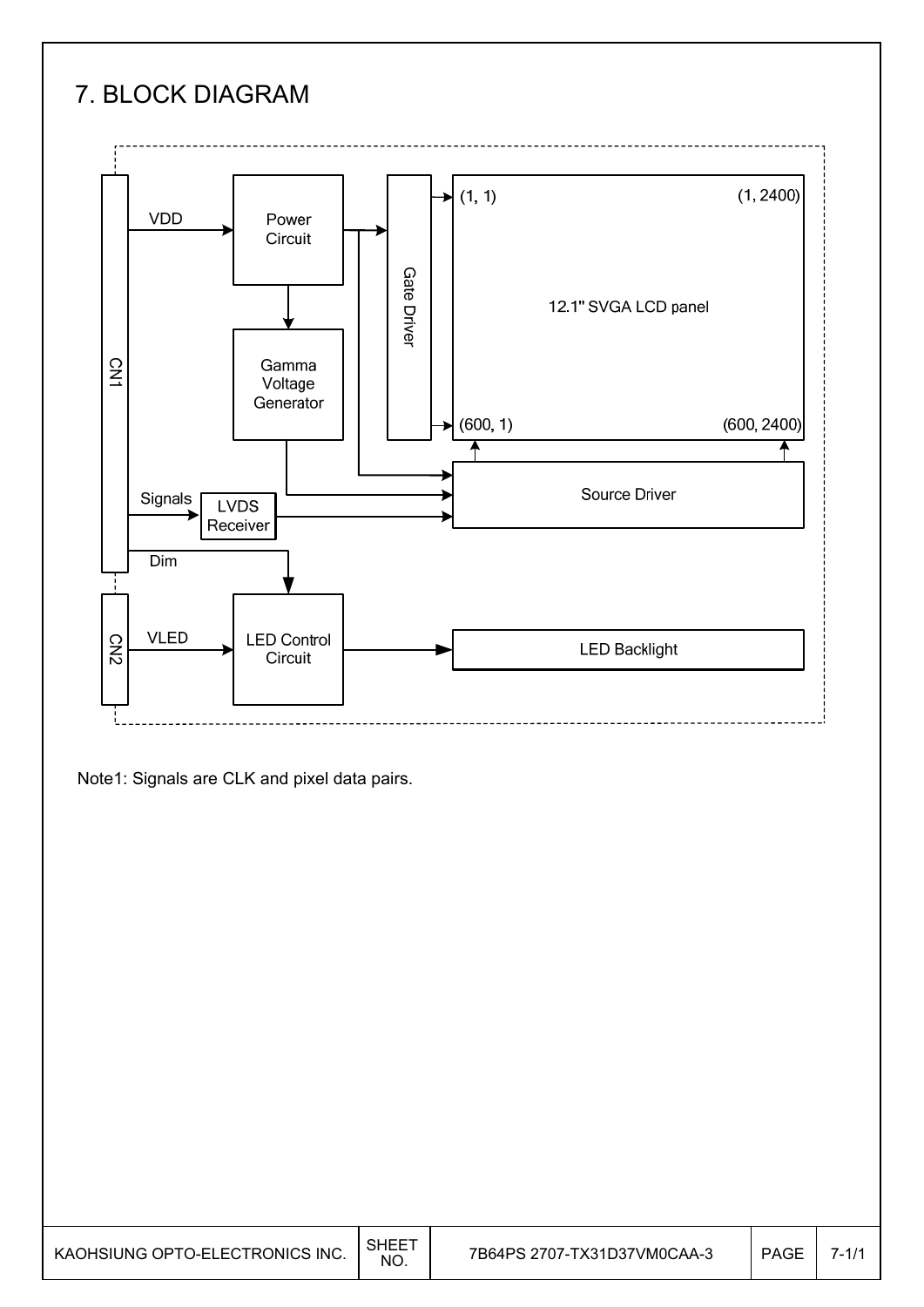# 8. RELIABILITY TESTS

| <b>Test Item</b>               | Condition                                                                                                                                |                                                           |
|--------------------------------|------------------------------------------------------------------------------------------------------------------------------------------|-----------------------------------------------------------|
| <b>High Temperature</b>        | 1) Operating<br>2) $70^{\circ}$ C                                                                                                        | 240 hrs                                                   |
| Low Temperature                | 1) Operating<br>2) -20 $^{\circ}$ C                                                                                                      | 240 hrs                                                   |
| <b>High Temperature</b>        | 1) Storage<br>2) 80 $^{\circ}$ C                                                                                                         | 240 hrs                                                   |
| Low Temperature                | 1) Storage<br>2) -30 $^{\circ}$ C                                                                                                        | 240 hrs                                                   |
| <b>Heat Cycle</b>              | 1) Operating<br>$(2) -20$ °C $\leftrightarrow$ 70 °C<br>3) 1hr~2hr~1hr                                                                   | 240 hrs                                                   |
| <b>Thermal Shock</b>           | 1) Non-Operating<br>2) -35 $^{\circ}$ C $\leftrightarrow$ 85 $^{\circ}$ C<br>3) 0.5 hr ↔ 0.5 hr                                          | 240 hrs                                                   |
| High Temperature &<br>Humidity | 1) Operating<br>2) 40°C 85%RH<br>3) Without condensation<br>(Note3)                                                                      | 240 hrs                                                   |
| Vibration                      | 1) Non-Operating<br>2) $10 \sim 150$ Hz<br>3) 3G<br>4) X, Y, and Z directions                                                            | 1hr for each direction                                    |
| <b>Mechanical Shock</b>        | 1) Non-Operating<br>2) 10 ms<br>3) 50G<br>4) $\pm X$ , $\pm Y$ and $\pm Z$ directions                                                    | Once for each direction                                   |
| <b>ESD</b>                     | 1) Operating<br>2) Tip: 150 pF, 330 $\Omega$<br>3) Air discharge for glass: $\pm$ 8KV<br>4) Contact discharge for metal frame: $\pm$ 8KV | 1) Glass: 9 points<br>2) Metal frame: 8 points<br>(Note4) |

Note 1: Display functionalities are inspected under the conditions defined in the specification after the reliability tests.

- Note 2: The display is not guaranteed for use in corrosive gas environments.
- Note 3: Under the condition of high temperature & humidity, if the temperature is higher than 40°C, the humidity needs to be reduced as Fig. 8.1 shown.
- Note 4: All pins of LCD interface(CN1) have been tested by  $\pm 100V$  contact discharge of ESD under non-operating condition.

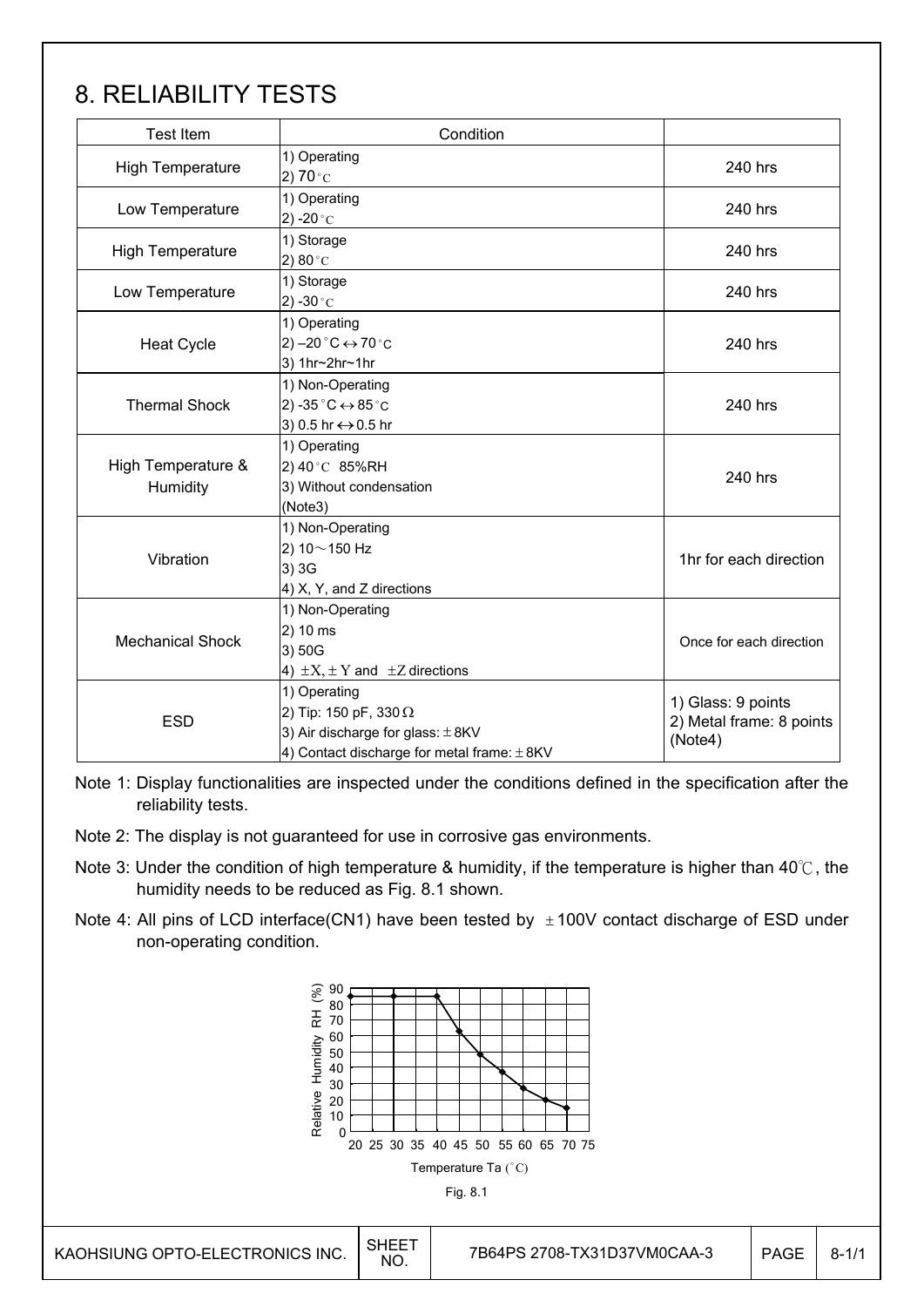# 9. LCD INTERFACE

### 9.1 INTERFACE PIN CONNECTIONS

The display interface connector (CN1) is FI-SEB20P-HF13E made by JAE and Pin assignment is as below:

| Pin No.        | Symbol     | Signal                 | Pin No. | Symbol     | Signal                           |
|----------------|------------|------------------------|---------|------------|----------------------------------|
| 1              | <b>VDD</b> |                        | 11      | $IN2-$     |                                  |
| 2              | <b>VDD</b> | Power Supply for Logic | 12      | $IN2+$     | Pixel data                       |
| 3              | <b>VSS</b> |                        | 13      | <b>VSS</b> | <b>GND</b>                       |
| 4              | <b>VSS</b> | <b>GND</b>             | 14      | CLK IN-    |                                  |
| 5              | INO-       |                        | 15      | CLK IN+    | <b>Pixel Clock</b>               |
| 6              | $INO+$     | Pixel data             | 16      | <b>VSS</b> | <b>GND</b>                       |
| $\overline{7}$ | <b>VSS</b> | <b>GND</b>             | 17      | $IN3-$     |                                  |
| 8              | $IN1-$     |                        | 18      | $IN3+$     | <b>Pixel Clock</b>               |
| 9              | $IN1+$     | Pixel data             | 19      | AMODE      | <b>LVDS Data Mapping Setting</b> |
| 10             | <b>VSS</b> | <b>GND</b>             | 20      | <b>DIM</b> | Note 2                           |

Note 1: IN n- and IN n+ (n=0, 1, 2), CLK IN- and CLK IN+ should be wired by twist-pairs or side-by-side FPC patterns, respectively.

The backlight connector (CN2) is SM02(8.0)B-BHS-1-TB(LF)(SN), and pin assignment is as below:

| Pin No. | Signal | Signal |
|---------|--------|--------|
|         | VLED   | 12VDC  |
| -       | GND    | Ground |

Note 2: Normal brightness: 0V or 0% PWM duty; Brightness control: 0V to 3.3V DC or 0% to 100% PWM duty.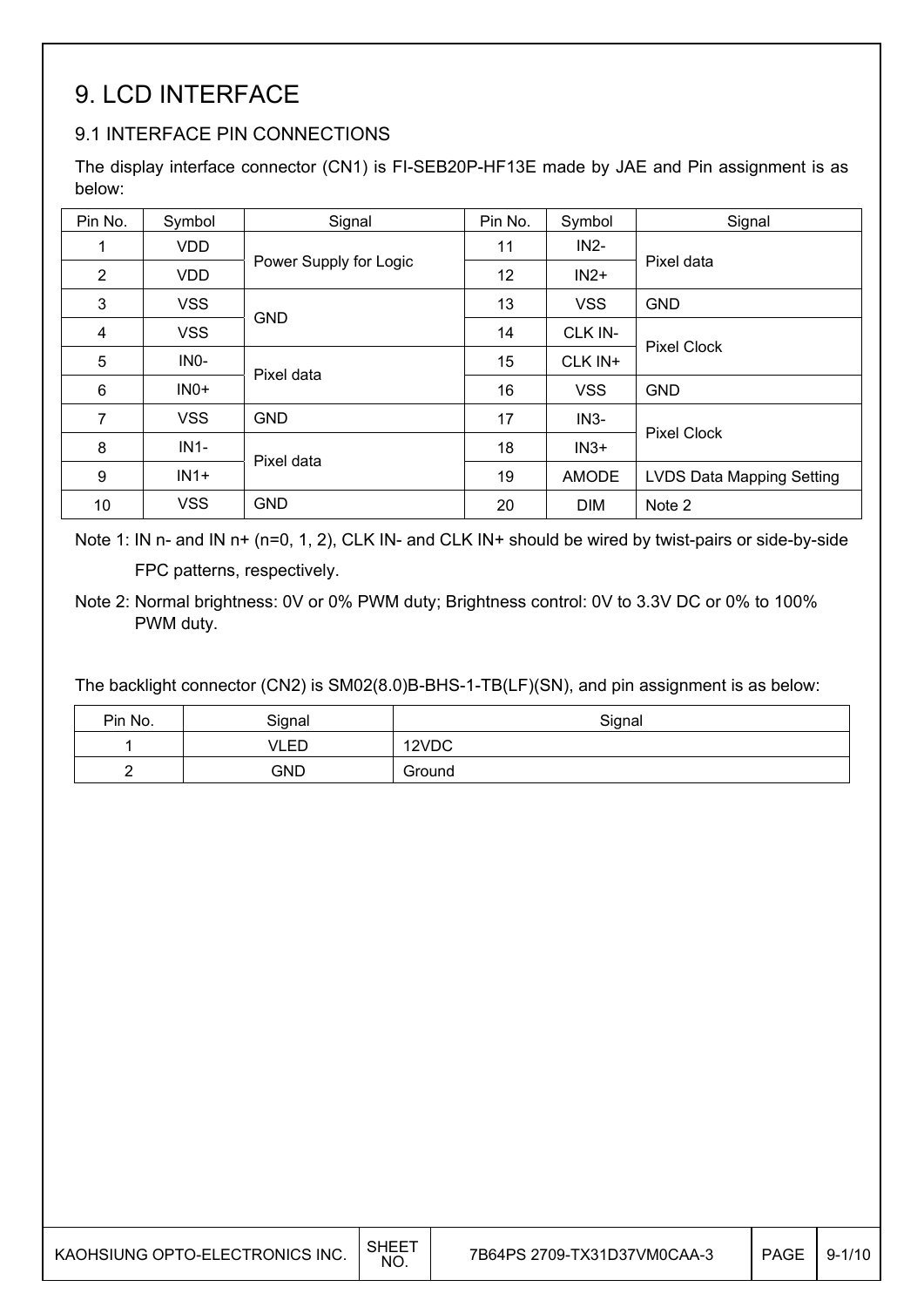#### 9.2 LVDS INTERFACE



Transmitter is not contained in Module.

Note 3: Receiver : with built-in TCON IC.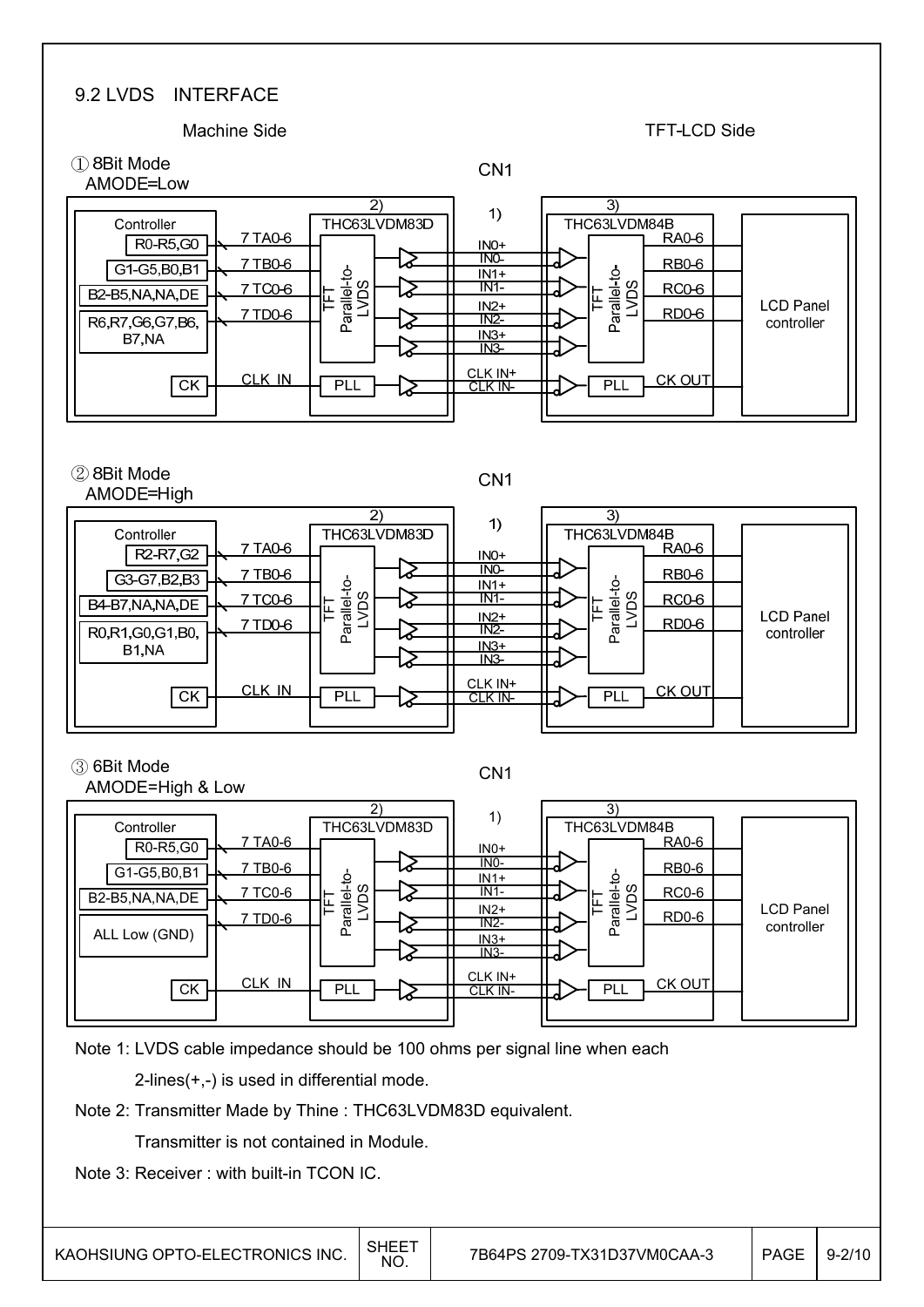### 9.3 DATA MAPPING

#### 1) 8 Bit Mode

| Transmitter             |                 |                | AMODE          |
|-------------------------|-----------------|----------------|----------------|
| Pin No.                 | Data            | $=$ Low        | $=$ High       |
| 51                      | TA <sub>0</sub> | R0 (LSB)       | R2             |
| 52                      | TA <sub>1</sub> | R <sub>1</sub> | R <sub>3</sub> |
| 54                      | TA <sub>2</sub> | R2             | R <sub>4</sub> |
| 55                      | TA <sub>3</sub> | R <sub>3</sub> | R <sub>5</sub> |
| 56                      | TA4             | R <sub>4</sub> | R <sub>6</sub> |
| 3                       | TA <sub>5</sub> | R <sub>5</sub> | R7 (MSB)       |
| $\overline{\mathbf{4}}$ | TA <sub>6</sub> | G0 (SLB)       | G <sub>2</sub> |
| $\,6$                   | TB <sub>0</sub> | G <sub>1</sub> | G <sub>3</sub> |
| $\overline{7}$          | TB1             | G <sub>2</sub> | G4             |
| 11                      | TB <sub>2</sub> | G <sub>3</sub> | G <sub>5</sub> |
| 12                      | TB <sub>3</sub> | G4             | G <sub>6</sub> |
| 14                      | TB4             | G <sub>5</sub> | G7 (MSB)       |
| 15                      | TB <sub>5</sub> | B0 (LSB)       | B <sub>2</sub> |
| 19                      | TB6             | <b>B1</b>      | B <sub>3</sub> |
| 20                      | TC <sub>0</sub> | <b>B2</b>      | <b>B4</b>      |
| 22                      | TC <sub>1</sub> | B <sub>3</sub> | <b>B5</b>      |
| 23                      | TC <sub>2</sub> | <b>B4</b>      | B <sub>6</sub> |
| 24                      | TC <sub>3</sub> | <b>B5</b>      | B7 (MSB)       |
| 27                      | TC4             | (NA)           | (NA)           |
| 28                      | TC <sub>5</sub> | (NA)           | (NA)           |
| 30                      | TC6             | DE             | DE             |
| 50                      | TD <sub>0</sub> | R <sub>6</sub> | R0 (LSB)       |
| $\boldsymbol{2}$        | TD <sub>1</sub> | R7 (MSB)       | R1             |
| 8                       | TD <sub>2</sub> | G <sub>6</sub> | G0 (LSB)       |
| 10                      | TD <sub>3</sub> | G7 (MSB)       | G <sub>1</sub> |
| 16                      | TD <sub>4</sub> | B <sub>6</sub> | B0 (LSB)       |
| 18                      | TD <sub>5</sub> | B7 (MSB)       | <b>B1</b>      |
| 25                      | TD <sub>6</sub> | (NA)           | (NA)           |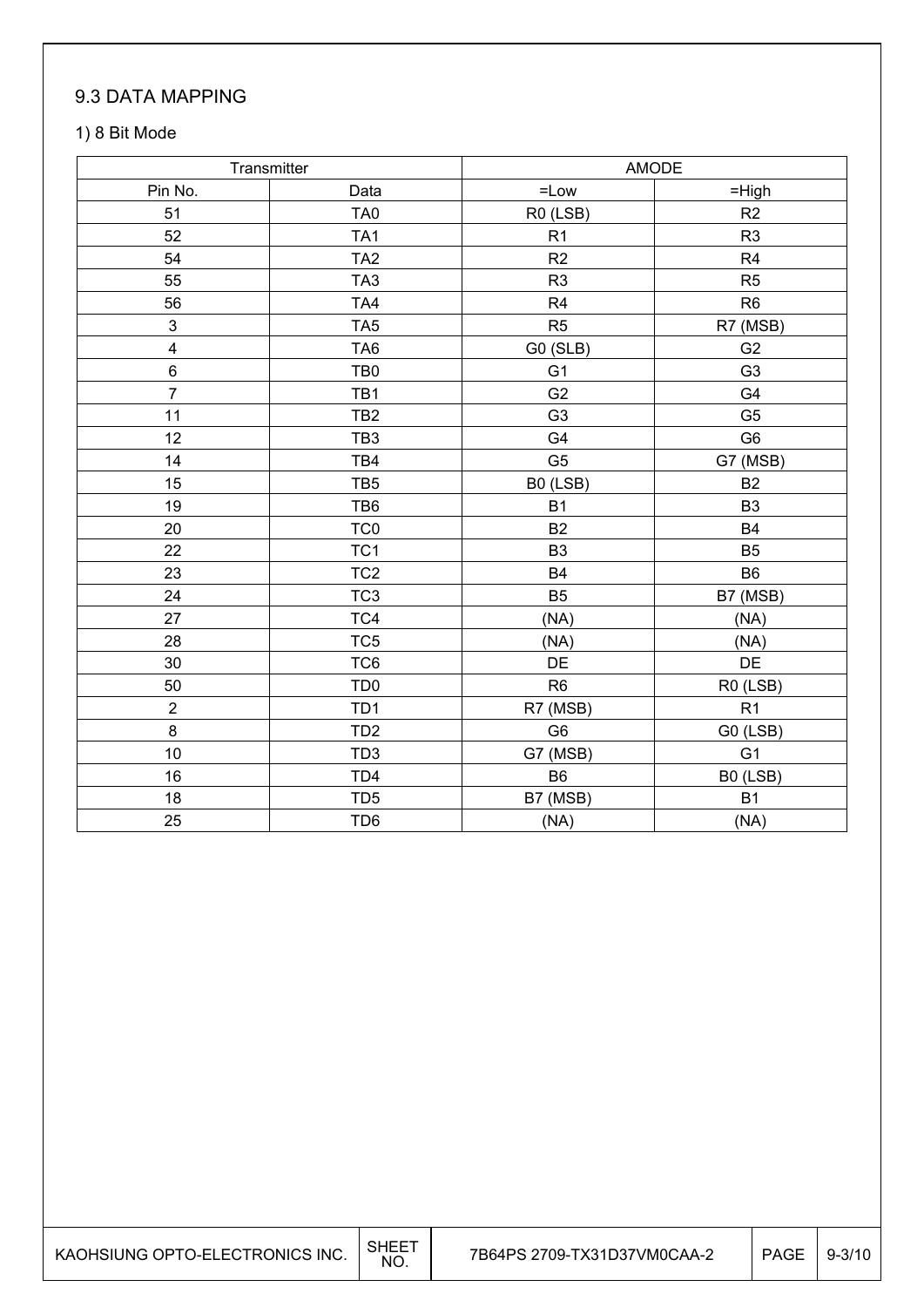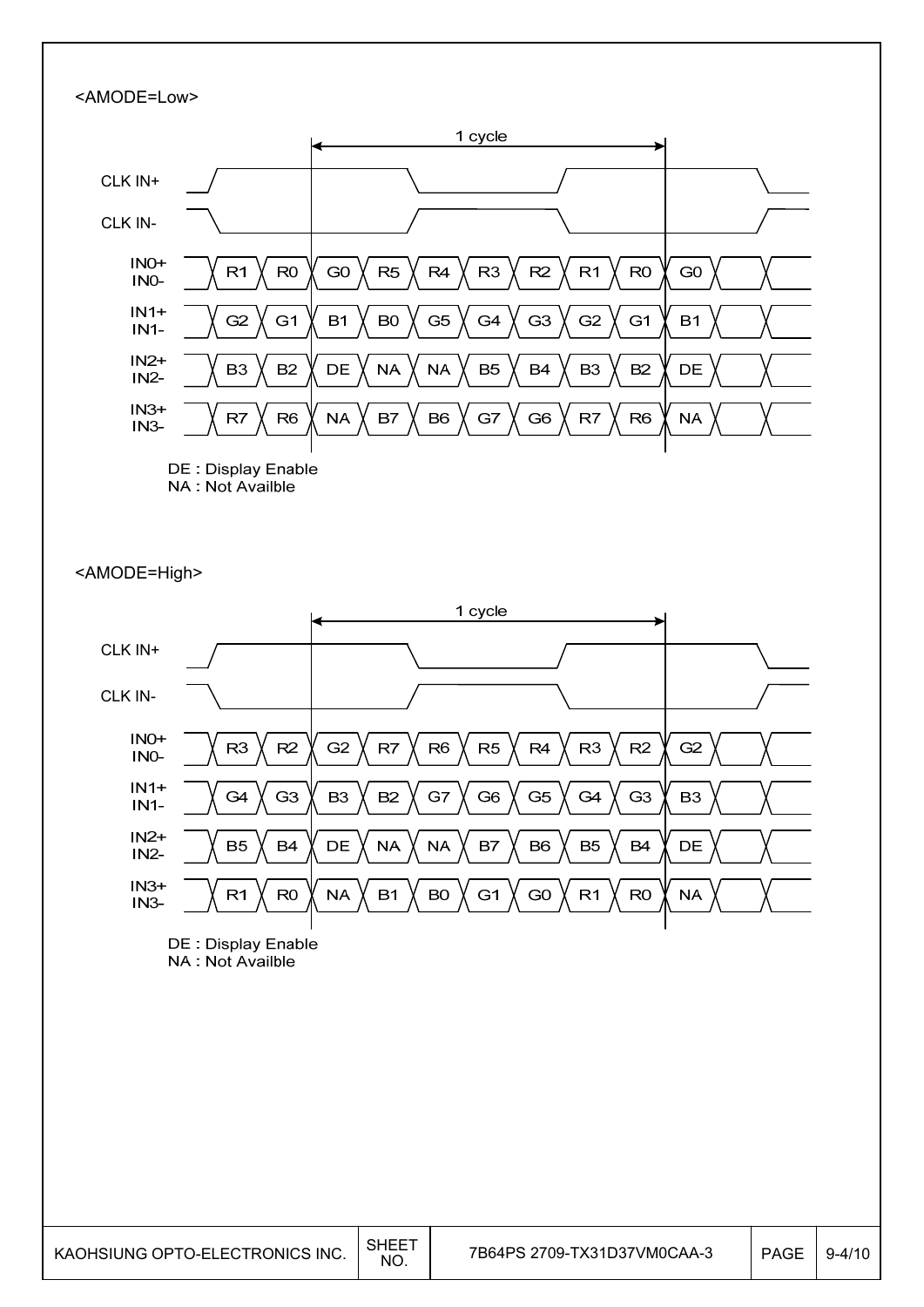#### 2) 6 Bit Mode

|                         | Transmitter     |                | <b>AMODE</b>   |
|-------------------------|-----------------|----------------|----------------|
| Pin No.                 | Data            | $=$ Low        | $=$ High       |
| 51                      | TA <sub>0</sub> | R0 (LSB)       | R0 (LSB)       |
| 52                      | TA <sub>1</sub> | R1             | R <sub>1</sub> |
| 54                      | TA <sub>2</sub> | R <sub>2</sub> | R2             |
| 55                      | TA <sub>3</sub> | R <sub>3</sub> | R <sub>3</sub> |
| 56                      | TA4             | R4             | R <sub>4</sub> |
| $\mathsf 3$             | TA <sub>5</sub> | R5 (MSB)       | R5 (MSB)       |
| $\overline{\mathbf{4}}$ | TA <sub>6</sub> | G0 (SLB)       | G0 (LSB)       |
| $\,6$                   | TB <sub>0</sub> | G <sub>1</sub> | G <sub>1</sub> |
| $\overline{7}$          | TB1             | G <sub>2</sub> | G <sub>2</sub> |
| 11                      | TB <sub>2</sub> | G <sub>3</sub> | G <sub>3</sub> |
| 12                      | TB <sub>3</sub> | G4             | G4             |
| 14                      | TB4             | G5 (MSB)       | G5 (MSB)       |
| 15                      | TB <sub>5</sub> | B0 (LSB)       | B0 (LSB)       |
| 19                      | TB6             | <b>B1</b>      | <b>B1</b>      |
| 20                      | TC <sub>0</sub> | <b>B2</b>      | <b>B2</b>      |
| 22                      | TC <sub>1</sub> | B <sub>3</sub> | B <sub>3</sub> |
| 23                      | TC <sub>2</sub> | <b>B4</b>      | <b>B4</b>      |
| 24                      | TC <sub>3</sub> | B5 (MSB)       | B5 (MSB)       |
| 27                      | TC4             | (NA)           | (NA)           |
| 28                      | TC <sub>5</sub> | (NA)           | (NA)           |
| 30                      | TC6             | DE             | DE             |
| 50                      | TD <sub>0</sub> | <b>GND</b>     | <b>GND</b>     |
| $\overline{c}$          | TD <sub>1</sub> | <b>GND</b>     | <b>GND</b>     |
| 8                       | TD <sub>2</sub> | <b>GND</b>     | <b>GND</b>     |
| 10                      | TD <sub>3</sub> | <b>GND</b>     | <b>GND</b>     |
| 16                      | TD <sub>4</sub> | <b>GND</b>     | <b>GND</b>     |
| 18                      | TD <sub>5</sub> | <b>GND</b>     | <b>GND</b>     |
| 25                      | TD <sub>6</sub> | (NA)           | (NA)           |
|                         |                 | 1 cycle        |                |
| $CLK$ IN+               |                 |                |                |
| CLK IN-                 |                 |                |                |

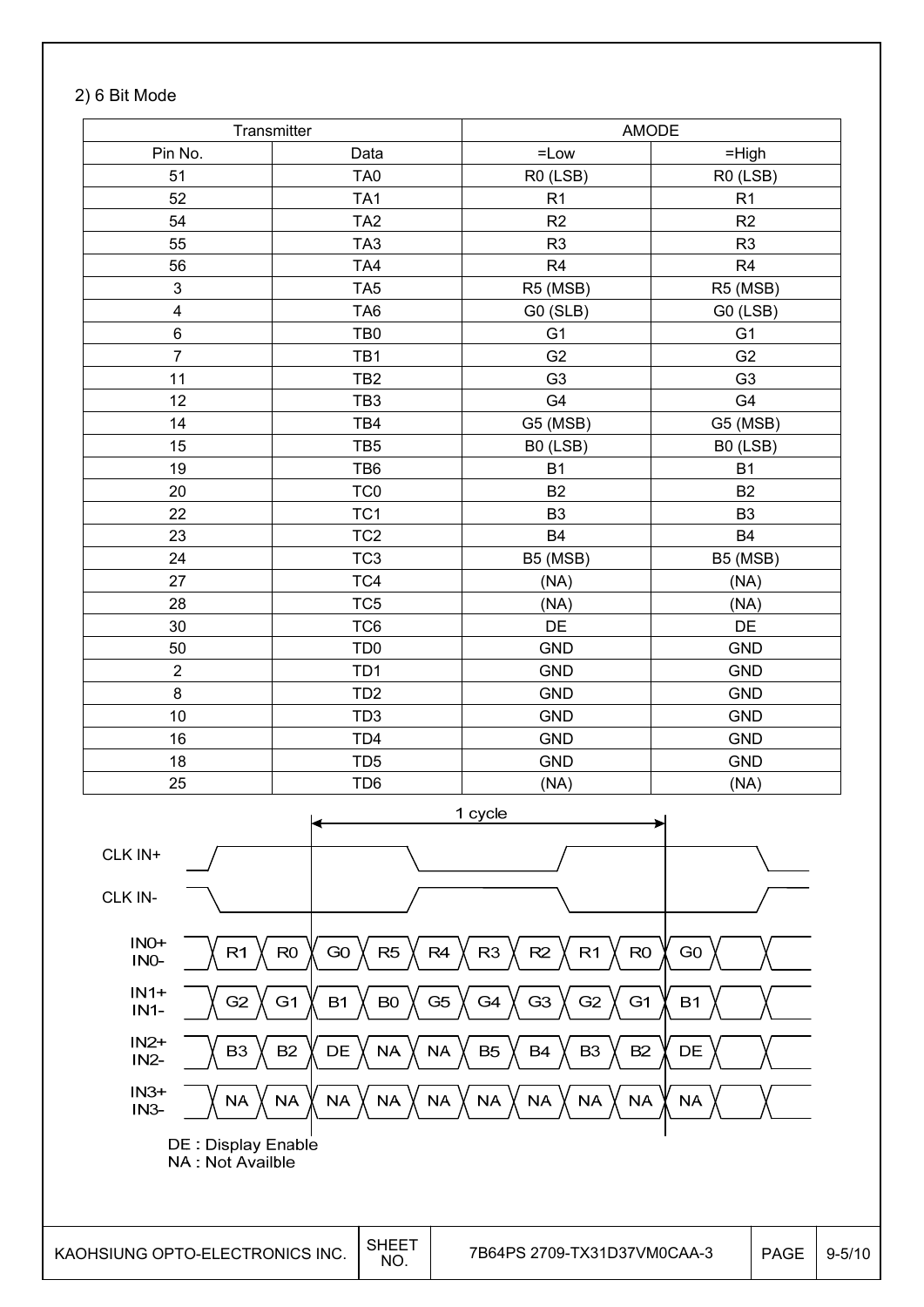### 9.4 DATA INPUT for DISPLAY COLOR(8BIT MODE)

|              |                                                                                                                                               |                |                                                                                                                                                                                                                                                                                                |                      | Red                  | Data                 |                |                      |                      |                      |                      |                      | Green                | Data                 |                                      |                     |                      |                |                      |                | Blue                 | Data                 |                |                     |                     |
|--------------|-----------------------------------------------------------------------------------------------------------------------------------------------|----------------|------------------------------------------------------------------------------------------------------------------------------------------------------------------------------------------------------------------------------------------------------------------------------------------------|----------------------|----------------------|----------------------|----------------|----------------------|----------------------|----------------------|----------------------|----------------------|----------------------|----------------------|--------------------------------------|---------------------|----------------------|----------------|----------------------|----------------|----------------------|----------------------|----------------|---------------------|---------------------|
| color        | Input                                                                                                                                         | R7             | R <sub>6</sub>                                                                                                                                                                                                                                                                                 | R <sub>5</sub>       | R <sub>4</sub>       | R <sub>3</sub>       | R <sub>2</sub> | R <sub>1</sub>       | R <sub>0</sub>       | G7                   | G <sub>6</sub>       | G <sub>5</sub>       | G4                   | G <sub>3</sub>       | G <sub>2</sub>                       | G <sub>1</sub>      | G <sub>0</sub>       | <b>B7</b>      | B <sub>6</sub>       | B <sub>5</sub> | B4                   | B <sub>3</sub>       | <b>B2</b>      | <b>B1</b>           | B <sub>0</sub>      |
|              |                                                                                                                                               | <b>MSB</b>     |                                                                                                                                                                                                                                                                                                |                      |                      |                      |                |                      | LSB                  | <b>MSB</b>           |                      |                      |                      |                      |                                      |                     | LSB                  | <b>MSB</b>     |                      |                |                      |                      |                |                     | LSB                 |
|              | <b>Black</b>                                                                                                                                  | $\pmb{0}$      | 0                                                                                                                                                                                                                                                                                              | $\mathbf 0$          | 0                    | $\mathbf 0$          | 0              | $\mathbf 0$          | 0                    | $\mathbf 0$          | 0                    | $\mathbf 0$          | 0                    | $\mathbf 0$          | 0                                    | $\pmb{0}$           | 0                    | $\mathbf 0$    | $\mathbf 0$          | $\pmb{0}$      | 0                    | $\mathbf 0$          | $\mathbf 0$    | 0                   | $\mathbf 0$         |
|              | Red(255)                                                                                                                                      | 1              | 1                                                                                                                                                                                                                                                                                              | 1                    | $\mathbf{1}$         | 1                    | 1              | 1                    | 1                    | 0                    | 0                    | 0                    | 0                    | 0                    | 0                                    | 0                   | 0                    | 0              | 0                    | 0              | 0                    | 0                    | 0              | 0                   | 0                   |
|              | Green(255)                                                                                                                                    | 0              | 0                                                                                                                                                                                                                                                                                              | 0                    | 0                    | 0                    | 0              | 0                    | 0                    | 1                    | $\mathbf{1}$         | 1                    | 1                    | 1                    | $\mathbf{1}$                         | 1                   | 1                    | 0              | $\mathbf 0$          | $\mathbf 0$    | 0                    | 0                    | 0              | 0                   | 0                   |
| <b>Basic</b> | <b>Blue(255)</b>                                                                                                                              | $\mathbf 0$    | 0                                                                                                                                                                                                                                                                                              | $\mathbf 0$          | 0                    | 0                    | 0              | $\mathbf 0$          | 0                    | $\mathbf 0$          | 0                    | 0                    | 0                    | 0                    | 0                                    | $\mathbf 0$         | 0                    | 1              | $\mathbf{1}$         | 1              | 1                    | 1                    | 1              | 1                   | 1                   |
| Color        | Cyan                                                                                                                                          | $\mathbf 0$    | 0                                                                                                                                                                                                                                                                                              | 0                    | 0                    | 0                    | 0              | $\mathbf 0$          | 0                    | 1                    | 1                    | 1                    | 1                    | 1                    | 1                                    | 1                   | 1                    | 1              | 1                    | 1              | 1                    | 1                    | $\mathbf{1}$   | 1                   | 1                   |
|              | Magenta                                                                                                                                       | 1              | 1                                                                                                                                                                                                                                                                                              | 1                    | 1                    | 1                    | 1              | 1                    | 1                    | 0                    | 0                    | 0                    | 0                    | 0                    | 0                                    | 0                   | 0                    | 1              | 1                    | 1              | 1                    | 1                    | 1              | 1                   | 1                   |
|              | Yellow                                                                                                                                        | 1              | 1                                                                                                                                                                                                                                                                                              | 1                    | 1                    | 1                    | 1              | 1                    | 1                    | 1                    | 1                    | 1                    | 1                    | 1                    | 1                                    | 1                   | 1                    | 0              | 0                    | 0              | 0                    | 0                    | 0              | 0                   | 0                   |
|              | White                                                                                                                                         | $\mathbf{1}$   | 1                                                                                                                                                                                                                                                                                              | 1                    | 1                    | 1                    | 1              | 1                    | 1                    | 1                    | $\mathbf{1}$         | 1                    | 1                    | 1                    | 1                                    | 1                   | 1                    | 1              | 1                    | 1              | 1                    | $\mathbf{1}$         | $\mathbf{1}$   | 1                   | $\mathbf{1}$        |
|              | Black                                                                                                                                         | 0              | 0                                                                                                                                                                                                                                                                                              | 0                    | 0                    | 0                    | 0              | 0                    | 0                    | 0                    | 0                    | 0                    | 0                    | 0                    | 0                                    | 0                   | 0                    | 0              | 0                    | $\mathbf 0$    | 0                    | 0                    | $\pmb{0}$      | 0                   | 0                   |
|              | Red(1)                                                                                                                                        | $\mathbf 0$    | 0                                                                                                                                                                                                                                                                                              | $\mathbf 0$          | 0                    | $\mathbf 0$          | 0              | 0                    | $\mathbf{1}$         | $\mathbf 0$          | 0                    | $\mathbf 0$          | 0                    | $\mathbf 0$          | $\mathbf 0$                          | $\mathbf 0$         | 0                    | $\mathbf 0$    | $\mathbf 0$          | $\mathbf 0$    | 0                    | 0                    | 0              | 0                   | 0                   |
|              | Red(2)                                                                                                                                        | $\mathbf 0$    | 0                                                                                                                                                                                                                                                                                              | $\mathbf 0$          | 0                    | 0                    | 0              | 1                    | 0                    | $\mathbf 0$          | 0                    | $\mathbf 0$          | 0                    | $\mathbf 0$          | 0                                    | $\mathbf 0$         | 0                    | $\mathbf 0$    | 0                    | $\mathbf 0$    | 0                    | $\mathbf 0$          | 0              | 0                   | 0                   |
| Red          | $\ddot{\phantom{a}}$                                                                                                                          | $\ddot{\cdot}$ | $\ddot{\phantom{a}}$                                                                                                                                                                                                                                                                           | $\ddot{\phantom{a}}$ | $\ddot{\phantom{a}}$ |                      | t              | $\ddot{\cdot}$       | İ,                   | $\ddot{\phantom{a}}$ | İ,                   | $\ddot{\phantom{a}}$ | $\ddot{\phantom{a}}$ | $\ddot{\phantom{a}}$ | t,                                   | $\ddot{\cdot}$      | t                    | $\ddot{\cdot}$ | $\ddot{\phantom{a}}$ | $\ddot{\cdot}$ | $\ddot{\phantom{a}}$ | $\ddot{\cdot}$       | t,             | $\ddot{\cdot}$      |                     |
|              | t                                                                                                                                             | $\ddot{\cdot}$ | ÷                                                                                                                                                                                                                                                                                              | $\ddot{\phantom{a}}$ | İ,                   | $\ddot{\cdot}$       | $\ddot{\cdot}$ | $\ddot{.}$           | İ,                   | İ,                   | İ,                   | ÷                    | İ,                   | $\ddot{.}$           | t,                                   | $\ddot{\cdot}$      | İ,                   | $\ddot{\cdot}$ | $\ddot{\cdot}$       | İ,             | İ,                   | $\ddot{\cdot}$       | İ,             | ÷                   | $\ddot{\cdot}$      |
|              | Red(253)                                                                                                                                      | 1              | 1                                                                                                                                                                                                                                                                                              | 1                    | 1                    | 1                    | 1              | 0                    | 1                    | 0                    | 0                    | 0                    | 0                    | 0                    | 0                                    | 0                   | 0                    | 0              | 0                    | 0              | 0                    | 0                    | 0              | 0                   | 0                   |
|              | Red(254)                                                                                                                                      | $\mathbf{1}$   | 1                                                                                                                                                                                                                                                                                              | 1                    | 1                    | 1                    | 1              | 1                    | 0                    | $\mathbf 0$          | 0                    | 0                    | 0                    | 0                    | 0                                    | 0                   | 0                    | 0              | 0                    | 0              | 0                    | 0                    | 0              | 0                   | 0                   |
|              | Red(255)                                                                                                                                      | 1              | 1                                                                                                                                                                                                                                                                                              | 1                    | 1                    | 1                    | 1              | 1                    | 1                    | $\mathbf 0$          | 0                    | $\mathbf 0$          | 0                    | $\mathbf 0$          | 0                                    | $\mathbf 0$         | 0                    | 0              | 0                    | $\mathbf 0$    | 0                    | 0                    | 0              | 0                   | 0                   |
|              | <b>Black</b>                                                                                                                                  | $\mathbf 0$    | 0                                                                                                                                                                                                                                                                                              | $\mathbf 0$          | 0                    | $\mathbf 0$          | 0              | $\mathbf 0$          | 0                    | $\mathbf 0$          | 0                    | $\mathbf 0$          | $\mathbf 0$          | $\mathbf 0$          | $\mathbf 0$                          | $\mathbf 0$         | 0                    | $\mathbf 0$    | $\mathsf{O}\xspace$  | $\mathbf 0$    | 0                    | 0                    | 0              | 0                   | $\mathbf 0$         |
|              | Green(1)                                                                                                                                      | $\mathbf 0$    | 0                                                                                                                                                                                                                                                                                              | $\mathbf 0$          | 0                    | 0                    | 0              | $\mathbf 0$          | 0                    | $\mathbf 0$          | 0                    | 0                    | 0                    | 0                    | 0                                    | $\mathbf 0$         | 1                    | 0              | 0                    | $\mathbf 0$    | 0                    | 0                    | 0              | 0                   | 0                   |
|              | Green(2)                                                                                                                                      | 0              | 0                                                                                                                                                                                                                                                                                              | 0                    | 0                    | 0                    | 0              | 0                    | 0                    | 0                    | 0                    | 0                    | 0                    | 0                    | 0                                    | 1                   | 0                    | 0              | 0                    | 0              | 0                    | 0                    | 0              | 0                   | 0                   |
| Green        | $\ddot{\phantom{a}}$                                                                                                                          | ÷              | t                                                                                                                                                                                                                                                                                              | $\ddot{\phantom{a}}$ | $\ddot{\cdot}$       | $\ddot{\cdot}$       | ÷              | ÷                    | ÷                    | $\ddot{\cdot}$       | İ,                   | $\ddot{\phantom{a}}$ | $\ddot{\phantom{a}}$ | $\ddot{\phantom{a}}$ | t,                                   | $\ddot{\cdot}$      | t                    | $\ddot{\cdot}$ | $\ddot{\phantom{a}}$ | $\ddot{\cdot}$ | $\ddot{\phantom{a}}$ | $\ddot{\phantom{a}}$ | t              | $\ddot{\cdot}$      |                     |
|              |                                                                                                                                               |                |                                                                                                                                                                                                                                                                                                |                      |                      |                      |                |                      |                      |                      |                      |                      |                      |                      |                                      |                     |                      |                |                      |                |                      |                      |                |                     |                     |
|              | Green(253)                                                                                                                                    | 0              | 0                                                                                                                                                                                                                                                                                              | $\mathbf 0$          | $\pmb{0}$            | $\mathbf 0$          | $\pmb{0}$      | $\pmb{0}$            | $\pmb{0}$            | 1                    | $\mathbf{1}$         | $\mathbf{1}$         | $\mathbf{1}$         | $\mathbf{1}$         | $\mathbf{1}$                         | $\mathbf 0$         | $\mathbf{1}$         | 0              | $\mathsf{O}\xspace$  | 0              | $\pmb{0}$            | $\mathbf 0$          | $\pmb{0}$      | 0                   | $\mathbf 0$         |
|              | Green(254)                                                                                                                                    | 0              | $\mathsf 0$                                                                                                                                                                                                                                                                                    | $\mathbf 0$          | $\mathbf 0$          | 0                    | $\pmb{0}$      | $\mathbf 0$          | $\pmb{0}$            | $\mathbf{1}$         | $\mathbf{1}$         | $\mathbf{1}$         | $\mathbf{1}$         | $\mathbf{1}$         | $\mathbf{1}$                         | $\mathbf{1}$        | $\pmb{0}$            | 0              | $\pmb{0}$            | 0              | $\pmb{0}$            | $\mathbf 0$          | $\pmb{0}$      | 0                   | 0                   |
|              | Green(255)                                                                                                                                    | 0              | 0                                                                                                                                                                                                                                                                                              | 0                    | 0                    | $\mathbf 0$          | 0              | $\pmb{0}$            | $\pmb{0}$            | 1                    | $\mathbf{1}$         | $\mathbf{1}$         | 1                    | 1                    | $\mathbf{1}$                         | $\mathbf{1}$        | $\mathbf{1}$         | 0              | $\pmb{0}$            | 0              | $\pmb{0}$            | $\mathbf 0$          | $\mathsf{O}$   | $\mathsf{O}\xspace$ | $\mathbf 0$         |
|              | <b>Black</b>                                                                                                                                  | $\mathbf 0$    | 0                                                                                                                                                                                                                                                                                              | 0                    | $\mathbf 0$          | $\mathbf 0$          | 0              | 0                    | 0                    | $\mathbf 0$          | 0                    | $\mathbf 0$          | $\mathbf 0$          | 0                    | $\pmb{0}$                            | $\mathbf 0$         | $\mathbf 0$          | $\mathbf 0$    | $\mathsf{O}\xspace$  | 0              | $\mathbf 0$          | $\mathbf 0$          | $\pmb{0}$      | 0                   | 0                   |
|              | Blue(1)                                                                                                                                       | $\mathbf 0$    | 0                                                                                                                                                                                                                                                                                              | $\mathbf 0$          | $\pmb{0}$            | $\mathbf 0$          | 0              | 0                    | 0                    | $\mathbf 0$          | 0                    | 0                    | $\mathsf{O}\xspace$  | 0                    | $\mathbf 0$                          | 0                   | 0                    | $\mathbf 0$    | $\mathsf{O}\xspace$  | 0              | $\mathsf{O}\xspace$  | 0                    | 0              | 0                   | $\mathbf{1}$        |
|              | Blue(2)                                                                                                                                       | $\pmb{0}$      | 0                                                                                                                                                                                                                                                                                              | 0                    | 0                    | $\pmb{0}$            | 0              | $\pmb{0}$            | 0                    | $\pmb{0}$            | 0                    | 0                    | $\mathsf{O}\xspace$  | 0                    | 0                                    | $\mathbf 0$         | 0                    | $\pmb{0}$      | $\mathsf{O}\xspace$  | 0              | $\mathsf{O}\xspace$  | 0                    | $\pmb{0}$      | 1                   | $\mathsf{O}\xspace$ |
| <b>Blue</b>  |                                                                                                                                               | ÷              | ÷                                                                                                                                                                                                                                                                                              | t                    | $\ddot{\phantom{a}}$ | $\ddot{\cdot}$       | ÷              | $\ddot{\cdot}$       | ţ.                   | ÷                    | ÷                    | $\ddot{\phantom{a}}$ | ÷.                   | $\ddot{\phantom{a}}$ | $\ddot{\ddot{\phantom{}}\phantom{}}$ | ÷                   | $\ddot{\phantom{a}}$ | ÷              | ÷                    | $\ddot{\cdot}$ | t,                   | ÷                    | ÷              | ÷                   |                     |
|              | t                                                                                                                                             | $\ddot{\cdot}$ | t,                                                                                                                                                                                                                                                                                             | ÷                    | t,                   | $\ddot{\phantom{a}}$ | t,             | $\ddot{\phantom{a}}$ | $\ddot{\phantom{a}}$ | $\ddot{\phantom{a}}$ | $\ddot{\phantom{a}}$ | $\ddot{\cdot}$       | $\ddot{\cdot}$       | $\ddot{.}$           | $\ddot{\phantom{a}}$                 | t                   | $\ddot{\cdot}$       | $\ddot{\cdot}$ | $\vdots$             | $\ddot{\cdot}$ | t,                   | $\ddot{\phantom{a}}$ | $\ddot{\cdot}$ | $\ddot{\cdot}$      |                     |
|              | <b>Blue(253)</b>                                                                                                                              | 0              | 0                                                                                                                                                                                                                                                                                              | $\mathbf 0$          | $\pmb{0}$            | 0                    | $\pmb{0}$      | $\pmb{0}$            | $\pmb{0}$            | $\mathbf 0$          | $\pmb{0}$            | $\mathbf 0$          | $\mathsf 0$          | 0                    | $\pmb{0}$                            | $\mathbf 0$         | $\pmb{0}$            | $\mathbf{1}$   | $\mathbf{1}$         | $\mathbf{1}$   | $\mathbf{1}$         | $\mathbf{1}$         | $\mathbf{1}$   | 0                   | $\mathbf{1}$        |
|              | <b>Blue(254)</b>                                                                                                                              | 0              | 0                                                                                                                                                                                                                                                                                              | $\pmb{0}$            | $\pmb{0}$            | 0                    | 0              | $\pmb{0}$            | $\pmb{0}$            | $\pmb{0}$            | $\pmb{0}$            | 0                    | $\pmb{0}$            | 0                    | $\pmb{0}$                            | $\mathsf{O}\xspace$ | $\mathsf{O}\xspace$  | $\mathbf{1}$   | $\mathbf{1}$         | $\mathbf{1}$   | $\mathbf{1}$         | $\mathbf{1}$         | $\mathbf{1}$   | $\mathbf{1}$        | $\mathsf{O}\xspace$ |
|              | <b>Blue(255)</b>                                                                                                                              | 0              | $\mathbf 0$<br>0<br>$\mathbf 0$<br>$\mathbf 0$<br>0<br>$\mathbf 0$<br>$\mathbf 0$<br>$\pmb{0}$<br>$\mathbf 0$<br>$\mathbf 0$<br>0<br>0<br>$\mathbf 0$<br>0<br>$\mathbf 0$<br>$\mathbf{1}$<br>$\mathbf{1}$<br>$\mathbf{1}$<br>$\mathbf{1}$<br>$\mathbf{1}$<br>$\mathbf{1}$<br>$\mathbf{1}$<br>1 |                      |                      |                      |                |                      |                      |                      |                      |                      |                      |                      |                                      |                     |                      |                |                      |                |                      |                      |                |                     |                     |
|              | Note 1: Definition of gray scale : Color(n) Number in parenthesis indicates gray scale level. Larger<br>number corresponds to brighter level. |                |                                                                                                                                                                                                                                                                                                |                      |                      |                      |                |                      |                      |                      |                      |                      |                      |                      |                                      |                     |                      |                |                      |                |                      |                      |                |                     |                     |

Note 2: Data Signal : 1 : High, 0 : Low

 $\overline{a}$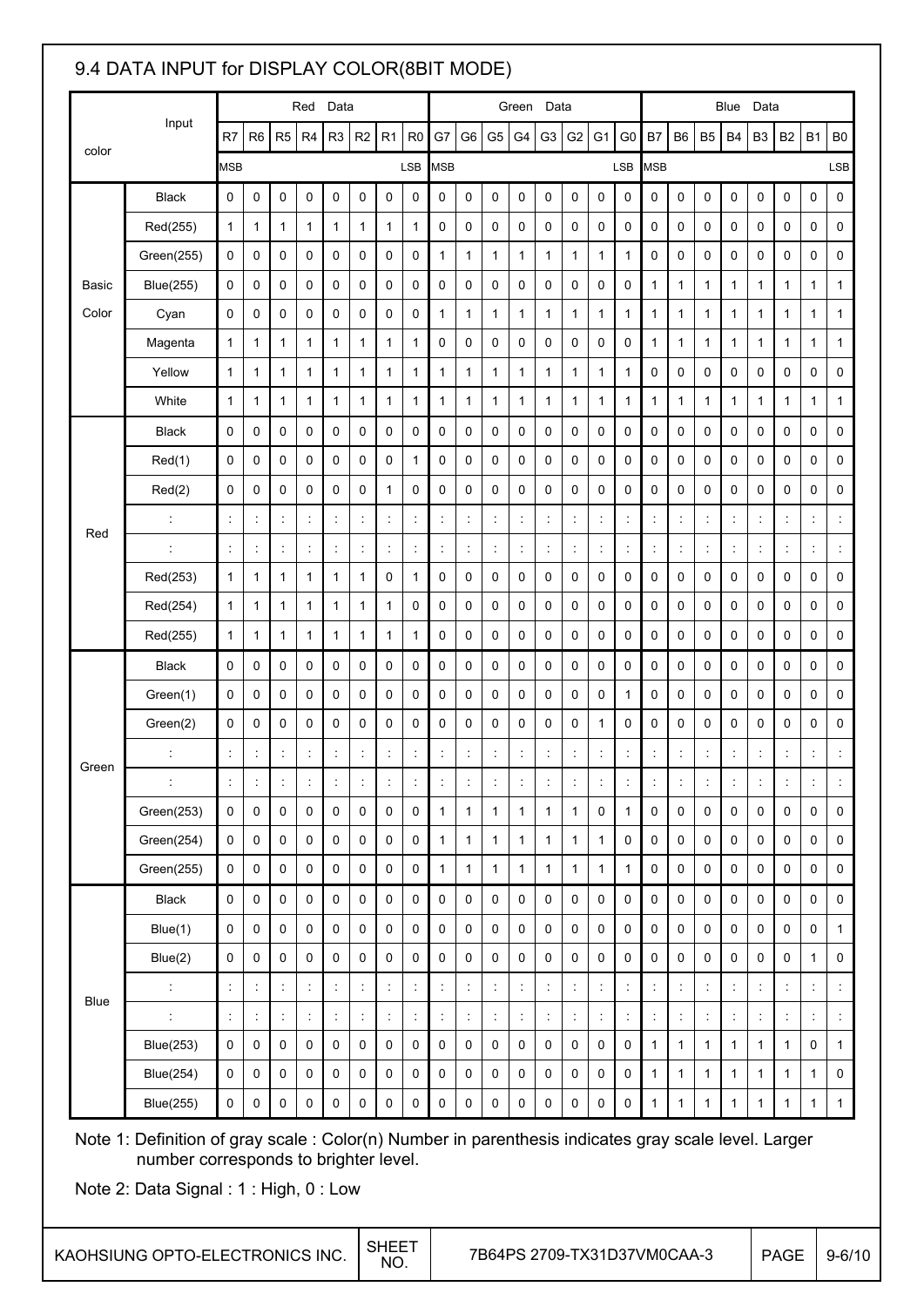| R <sub>5</sub><br><b>MSB</b><br>0<br><b>Black</b><br>1<br>Red(63)<br>Green(63)<br>$\mathbf 0$<br>Blue(63)<br>$\mathbf 0$<br>$\overline{0}$<br>Cyan<br>1<br>Magenta<br>Yellow<br>1<br>1<br>White<br><b>Black</b><br>0<br>Red(1)<br>$\mathbf 0$<br>Red(2)<br>0<br>İ<br>Red(61)<br>1 | R <sub>4</sub><br>$\mathbf 0$<br>1<br>$\mathbf 0$<br>$\mathbf 0$<br>$\overline{0}$<br>1<br>1<br>1<br>$\mathbf 0$<br>$\mathbf 0$<br>$\mathbf 0$                    | R <sub>3</sub><br>0<br>1<br>0<br>0<br>0<br>1<br>1<br>1<br>0<br>0<br>0                                                                                 | R <sub>2</sub><br>$\mathbf 0$<br>1<br>$\mathbf 0$<br>$\mathbf 0$<br>$\overline{0}$<br>1<br>1<br>1<br>0<br>$\mathbf 0$ | R <sub>1</sub><br><b>LSB</b><br>0<br>$\mathbf{1}$<br>$\mathbf 0$<br>$\mathbf 0$<br>$\overline{0}$<br>1<br>1<br>1<br>$\mathbf 0$ | R <sub>0</sub><br>$\mathbf 0$<br>1<br>$\mathbf 0$<br>$\mathbf 0$<br>0<br>1<br>1<br>1 | G <sub>5</sub><br><b>MSB</b><br>$\mathbf 0$<br>$\mathbf 0$<br>1<br>$\mathbf 0$<br>1<br>$\overline{0}$<br>1 | G4<br>0<br>0<br>1<br>0<br>1<br>0 | G <sub>3</sub><br>0<br>0<br>1<br>$\mathbf 0$<br>1 | G <sub>2</sub><br>$\mathbf 0$<br>$\mathbf 0$<br>1<br>$\mathbf 0$<br>1 | G <sub>1</sub><br><b>LSB</b><br>$\mathbf 0$<br>$\mathbf 0$<br>1<br>$\mathbf 0$ | G <sub>0</sub><br>$\mathbf 0$<br>$\mathbf 0$<br>$\mathbf{1}$<br>$\mathbf 0$ | <b>B5</b><br><b>MSB</b><br>0<br>0<br>0<br>1 | <b>B4</b><br>0<br>$\mathbf 0$<br>$\mathbf 0$<br>1 | B <sub>3</sub><br>0<br>$\overline{0}$<br>$\mathbf 0$<br>1 | <b>B2</b><br>0<br>0<br>0<br>1 | <b>B1</b><br><b>LSB</b><br>$\mathbf 0$<br>$\mathbf 0$<br>$\mathbf 0$<br>1 | B <sub>0</sub><br>0<br>0<br>0<br>1 |
|-----------------------------------------------------------------------------------------------------------------------------------------------------------------------------------------------------------------------------------------------------------------------------------|-------------------------------------------------------------------------------------------------------------------------------------------------------------------|-------------------------------------------------------------------------------------------------------------------------------------------------------|-----------------------------------------------------------------------------------------------------------------------|---------------------------------------------------------------------------------------------------------------------------------|--------------------------------------------------------------------------------------|------------------------------------------------------------------------------------------------------------|----------------------------------|---------------------------------------------------|-----------------------------------------------------------------------|--------------------------------------------------------------------------------|-----------------------------------------------------------------------------|---------------------------------------------|---------------------------------------------------|-----------------------------------------------------------|-------------------------------|---------------------------------------------------------------------------|------------------------------------|
|                                                                                                                                                                                                                                                                                   |                                                                                                                                                                   |                                                                                                                                                       |                                                                                                                       |                                                                                                                                 |                                                                                      |                                                                                                            |                                  |                                                   |                                                                       |                                                                                |                                                                             |                                             |                                                   |                                                           |                               |                                                                           |                                    |
|                                                                                                                                                                                                                                                                                   |                                                                                                                                                                   |                                                                                                                                                       |                                                                                                                       |                                                                                                                                 |                                                                                      |                                                                                                            |                                  |                                                   |                                                                       |                                                                                |                                                                             |                                             |                                                   |                                                           |                               |                                                                           |                                    |
|                                                                                                                                                                                                                                                                                   |                                                                                                                                                                   |                                                                                                                                                       |                                                                                                                       |                                                                                                                                 |                                                                                      |                                                                                                            |                                  |                                                   |                                                                       |                                                                                |                                                                             |                                             |                                                   |                                                           |                               |                                                                           |                                    |
|                                                                                                                                                                                                                                                                                   |                                                                                                                                                                   |                                                                                                                                                       |                                                                                                                       |                                                                                                                                 |                                                                                      |                                                                                                            |                                  |                                                   |                                                                       |                                                                                |                                                                             |                                             |                                                   |                                                           |                               |                                                                           |                                    |
|                                                                                                                                                                                                                                                                                   |                                                                                                                                                                   |                                                                                                                                                       |                                                                                                                       |                                                                                                                                 |                                                                                      |                                                                                                            |                                  |                                                   |                                                                       |                                                                                |                                                                             |                                             |                                                   |                                                           |                               |                                                                           |                                    |
|                                                                                                                                                                                                                                                                                   |                                                                                                                                                                   |                                                                                                                                                       |                                                                                                                       |                                                                                                                                 |                                                                                      |                                                                                                            |                                  |                                                   |                                                                       |                                                                                |                                                                             |                                             |                                                   |                                                           |                               |                                                                           |                                    |
|                                                                                                                                                                                                                                                                                   |                                                                                                                                                                   |                                                                                                                                                       |                                                                                                                       |                                                                                                                                 |                                                                                      |                                                                                                            |                                  |                                                   |                                                                       | 1                                                                              | $\mathbf{1}$                                                                | 1                                           | 1                                                 | 1                                                         | 1                             | 1                                                                         | 1                                  |
|                                                                                                                                                                                                                                                                                   |                                                                                                                                                                   |                                                                                                                                                       |                                                                                                                       |                                                                                                                                 |                                                                                      |                                                                                                            |                                  | 0                                                 | $\mathbf 0$                                                           | $\mathbf 0$                                                                    | $\overline{0}$                                                              | 1                                           | 1                                                 | 1                                                         | 1                             | 1                                                                         | 1                                  |
|                                                                                                                                                                                                                                                                                   |                                                                                                                                                                   |                                                                                                                                                       |                                                                                                                       |                                                                                                                                 |                                                                                      |                                                                                                            | 1                                | 1                                                 | 1                                                                     | 1                                                                              | 1                                                                           | 0                                           | 0                                                 | $\mathbf 0$                                               | 0                             | $\overline{0}$                                                            | 0                                  |
|                                                                                                                                                                                                                                                                                   |                                                                                                                                                                   |                                                                                                                                                       |                                                                                                                       |                                                                                                                                 |                                                                                      | 1                                                                                                          | 1                                | 1                                                 | 1                                                                     | 1                                                                              | 1                                                                           | 1                                           | 1                                                 | 1                                                         | 1                             | 1                                                                         | 1                                  |
|                                                                                                                                                                                                                                                                                   |                                                                                                                                                                   |                                                                                                                                                       |                                                                                                                       |                                                                                                                                 | 0                                                                                    | $\mathbf 0$                                                                                                | 0                                | 0                                                 | $\mathbf 0$                                                           | $\mathbf 0$                                                                    | $\mathbf 0$                                                                 | 0                                           | $\mathbf 0$                                       | $\mathbf 0$                                               | 0                             | $\mathbf 0$                                                               | 0                                  |
|                                                                                                                                                                                                                                                                                   |                                                                                                                                                                   |                                                                                                                                                       |                                                                                                                       | $\mathbf 0$                                                                                                                     | 1                                                                                    | $\overline{0}$                                                                                             | 0                                | 0                                                 | $\mathbf 0$                                                           | $\mathbf 0$                                                                    | $\overline{0}$                                                              | 0                                           | 0                                                 | $\mathbf 0$                                               | 0                             | $\mathbf 0$                                                               | 0                                  |
|                                                                                                                                                                                                                                                                                   |                                                                                                                                                                   |                                                                                                                                                       | $\mathbf 0$                                                                                                           | 1                                                                                                                               | $\mathbf 0$                                                                          | $\mathbf 0$                                                                                                | 0                                | 0                                                 | $\mathbf 0$                                                           | $\mathbf 0$                                                                    | $\mathbf 0$                                                                 | 0                                           | $\mathbf 0$                                       | 0                                                         | 0                             | $\mathbf 0$                                                               | 0                                  |
|                                                                                                                                                                                                                                                                                   |                                                                                                                                                                   |                                                                                                                                                       | Ì                                                                                                                     |                                                                                                                                 | Ì                                                                                    |                                                                                                            | ٠                                | $\ddot{\cdot}$                                    |                                                                       |                                                                                |                                                                             | Ì                                           | $\cdot$                                           |                                                           | $\ddot{\phantom{0}}$          |                                                                           | Ì                                  |
|                                                                                                                                                                                                                                                                                   | İ                                                                                                                                                                 | İ,                                                                                                                                                    | t                                                                                                                     | İ                                                                                                                               | İ,                                                                                   |                                                                                                            | t,                               | İ,                                                | $\ddot{\cdot}$                                                        | t                                                                              |                                                                             | t.                                          | $\blacksquare$                                    | İ                                                         | $\ddot{\phantom{a}}$          |                                                                           | t                                  |
|                                                                                                                                                                                                                                                                                   | 1                                                                                                                                                                 | 1                                                                                                                                                     | 1                                                                                                                     | 0                                                                                                                               | 1                                                                                    | 0                                                                                                          | 0                                | 0                                                 | 0                                                                     | 0                                                                              | $\mathbf 0$                                                                 | 0                                           | 0                                                 | $\mathbf 0$                                               | 0                             | $\overline{0}$                                                            | 0                                  |
| Red(62)<br>1                                                                                                                                                                                                                                                                      | 1                                                                                                                                                                 | 1                                                                                                                                                     | 1                                                                                                                     | 1                                                                                                                               | 0                                                                                    | $\mathbf 0$                                                                                                | 0                                | 0                                                 | $\mathbf 0$                                                           | $\mathbf 0$                                                                    | 0                                                                           | 0                                           | $\mathbf 0$                                       | 0                                                         | 0                             | $\mathbf 0$                                                               | 0                                  |
| Red(63)<br>1                                                                                                                                                                                                                                                                      | 1                                                                                                                                                                 | 1                                                                                                                                                     | 1                                                                                                                     | 1                                                                                                                               | 1                                                                                    | 0                                                                                                          | 0                                | 0                                                 | $\mathbf 0$                                                           | $\mathbf 0$                                                                    | $\overline{0}$                                                              | 0                                           | $\mathbf 0$                                       | 0                                                         | 0                             | $\mathbf 0$                                                               | 0                                  |
| <b>Black</b><br>0                                                                                                                                                                                                                                                                 | $\mathbf 0$                                                                                                                                                       | 0                                                                                                                                                     | $\mathbf 0$                                                                                                           | $\mathbf 0$                                                                                                                     | $\mathbf 0$                                                                          | $\mathbf 0$                                                                                                | 0                                | $\mathbf 0$                                       | $\mathbf 0$                                                           | $\mathbf 0$                                                                    | $\mathbf 0$                                                                 | 0                                           | 0                                                 | $\overline{0}$                                            | $\mathbf 0$                   | $\mathbf 0$                                                               | 0                                  |
|                                                                                                                                                                                                                                                                                   | $\mathbf 0$                                                                                                                                                       | 0                                                                                                                                                     | $\mathbf 0$                                                                                                           | 0                                                                                                                               | $\mathbf 0$                                                                          | $\mathbf 0$                                                                                                | $\pmb{0}$                        | $\mathbf 0$                                       | $\mathbf 0$                                                           | $\mathbf 0$                                                                    | $\mathbf{1}$                                                                | $\mathbf 0$                                 | $\mathbf 0$                                       | $\overline{0}$                                            | $\mathbf 0$                   | $\mathbf 0$                                                               | 0                                  |
|                                                                                                                                                                                                                                                                                   | 0                                                                                                                                                                 | 0                                                                                                                                                     | 0                                                                                                                     | 0                                                                                                                               | 0                                                                                    | 0                                                                                                          | 0                                | 0                                                 | 0                                                                     | 1                                                                              | 0                                                                           | 0                                           | 0                                                 | 0                                                         | 0                             | $\mathbf 0$                                                               | 0                                  |
|                                                                                                                                                                                                                                                                                   |                                                                                                                                                                   |                                                                                                                                                       |                                                                                                                       |                                                                                                                                 | ÷                                                                                    |                                                                                                            |                                  | ÷                                                 |                                                                       |                                                                                |                                                                             |                                             | ÷                                                 |                                                           | ÷                             |                                                                           | $\epsilon$                         |
|                                                                                                                                                                                                                                                                                   |                                                                                                                                                                   |                                                                                                                                                       |                                                                                                                       |                                                                                                                                 |                                                                                      |                                                                                                            |                                  |                                                   |                                                                       |                                                                                |                                                                             |                                             |                                                   |                                                           |                               |                                                                           |                                    |
|                                                                                                                                                                                                                                                                                   | $\mathbf 0$                                                                                                                                                       | 0                                                                                                                                                     | $\mathbf 0$                                                                                                           | $\mathbf 0$                                                                                                                     | 0                                                                                    | 1                                                                                                          | 1                                | 1                                                 | 1                                                                     | 0                                                                              | $\mathbf{1}$                                                                | 0                                           | $\mathbf 0$                                       | 0                                                         | 0                             | 0                                                                         | $\mathbf 0$                        |
|                                                                                                                                                                                                                                                                                   | $\mathbf 0$                                                                                                                                                       | 0                                                                                                                                                     | $\mathbf 0$                                                                                                           | $\mathbf 0$                                                                                                                     | $\mathbf 0$                                                                          | $\mathbf{1}$                                                                                               | 1                                | $\mathbf{1}$                                      | 1                                                                     | $\mathbf{1}$                                                                   | $\mathbf 0$                                                                 | 0                                           | $\mathbf 0$                                       | $\mathbf 0$                                               | 0                             | $\mathbf 0$                                                               | $\mathbf 0$                        |
|                                                                                                                                                                                                                                                                                   | $\mathbf 0$                                                                                                                                                       | 0                                                                                                                                                     | $\mathbf 0$                                                                                                           | $\mathbf 0$                                                                                                                     | $\mathbf 0$                                                                          | 1                                                                                                          | 1                                | 1                                                 | 1                                                                     | $\mathbf 1$                                                                    | $\mathbf{1}$                                                                | 0                                           | $\mathbf 0$                                       | $\mathbf 0$                                               | 0                             | 0                                                                         | 0                                  |
|                                                                                                                                                                                                                                                                                   | $\mathbf 0$                                                                                                                                                       | 0                                                                                                                                                     | $\mathbf 0$                                                                                                           | $\mathbf 0$                                                                                                                     | $\mathbf 0$                                                                          | $\mathbf 0$                                                                                                | $\mathbf 0$                      | $\mathbf 0$                                       | $\mathbf 0$                                                           | $\mathbf 0$                                                                    | $\mathbf 0$                                                                 | $\mathbf 0$                                 | $\mathbf 0$                                       | $\mathbf 0$                                               | 0                             | $\mathbf 0$                                                               | $\overline{0}$                     |
|                                                                                                                                                                                                                                                                                   | $\mathbf 0$                                                                                                                                                       | 0                                                                                                                                                     | $\mathbf 0$                                                                                                           | $\mathbf 0$                                                                                                                     | $\mathbf 0$                                                                          | $\mathbf 0$                                                                                                | $\mathbf 0$                      | $\mathbf 0$                                       | $\mathbf 0$                                                           | $\mathbf 0$                                                                    | $\mathbf 0$                                                                 | $\mathbf 0$                                 | $\mathbf 0$                                       | $\mathbf 0$                                               | 0                             | $\mathbf 0$                                                               | $\mathbf{1}$                       |
|                                                                                                                                                                                                                                                                                   | $\mathbf 0$                                                                                                                                                       | 0                                                                                                                                                     | $\mathbf 0$                                                                                                           | 0                                                                                                                               | $\mathbf 0$                                                                          | $\mathbf 0$                                                                                                | 0                                | $\mathbf 0$                                       | $\mathbf 0$                                                           | $\mathbf 0$                                                                    | $\mathbf 0$                                                                 | $\mathbf 0$                                 | $\mathbf 0$                                       | $\overline{0}$                                            | $\overline{0}$                | $\mathbf{1}$                                                              | $\mathbf 0$                        |
|                                                                                                                                                                                                                                                                                   | $\ddot{\cdot}$                                                                                                                                                    | t,                                                                                                                                                    | Ì.                                                                                                                    | $\ddot{\cdot}$                                                                                                                  | $\ddot{\cdot}$                                                                       | Ì,                                                                                                         | $\ddot{\cdot}$                   | $\ddot{\cdot}$                                    | $\ddot{\cdot}$                                                        | $\ddot{\cdot}$                                                                 | $\ddot{\cdot}$                                                              | Ì.                                          | $\ddot{\cdot}$                                    |                                                           | $\ddot{\cdot}$                |                                                                           |                                    |
|                                                                                                                                                                                                                                                                                   | $\ddot{\cdot}$                                                                                                                                                    | ÷,                                                                                                                                                    | ÷.                                                                                                                    | Ì,                                                                                                                              | $\ddot{\cdot}$                                                                       |                                                                                                            | ÷.                               | ÷,                                                | $\ddot{\cdot}$                                                        | $\ddot{\cdot}$                                                                 | t                                                                           |                                             | t                                                 | $\ddot{\cdot}$                                            | t                             |                                                                           | t,                                 |
|                                                                                                                                                                                                                                                                                   | $\mathbf 0$                                                                                                                                                       | 0                                                                                                                                                     | $\mathbf 0$                                                                                                           | $\mathbf 0$                                                                                                                     | $\mathbf 0$                                                                          | $\mathbf 0$                                                                                                | $\mathbf 0$                      | $\mathbf 0$                                       | $\mathbf 0$                                                           | $\mathbf 0$                                                                    | 0                                                                           | $\mathbf{1}$                                | 1                                                 | 1                                                         | 1                             | 0                                                                         | $\mathbf{1}$                       |
|                                                                                                                                                                                                                                                                                   | $\mathbf 0$                                                                                                                                                       | $\mathbf 0$                                                                                                                                           | $\mathbf 0$                                                                                                           | $\mathbf 0$                                                                                                                     | $\mathbf 0$                                                                          | $\mathbf 0$                                                                                                | $\pmb{0}$                        | $\mathbf 0$                                       | $\mathbf 0$                                                           | $\mathbf 0$                                                                    | 0                                                                           | $\mathbf{1}$                                | 1                                                 | 1                                                         | 1                             | 1                                                                         | 0                                  |
|                                                                                                                                                                                                                                                                                   | $\mathbf 0$                                                                                                                                                       | 0                                                                                                                                                     | $\mathbf 0$                                                                                                           | $\mathbf 0$                                                                                                                     | $\mathbf 0$                                                                          | $\mathbf 0$                                                                                                | $\mathbf 0$                      | $\mathbf 0$                                       |                                                                       |                                                                                |                                                                             |                                             |                                                   |                                                           |                               | 1                                                                         | $\mathbf{1}$                       |
|                                                                                                                                                                                                                                                                                   | Green(1)<br>Green(2)<br>٠<br>Green(61)<br>Green(62)<br>Green(63)<br><b>Black</b><br>Blue(1)<br>Blue(2)<br>$\ddot{\cdot}$<br>Ì<br>Blue(61)<br>Blue(62)<br>Blue(63) | $\mathbf 0$<br>0<br>$\ddot{\cdot}$<br>$\mathbf 0$<br>$\mathbf 0$<br>$\mathbf 0$<br>$\mathbf 0$<br>0<br>0<br>$\mathbf 0$<br>$\mathbf 0$<br>$\mathbf 0$ |                                                                                                                       |                                                                                                                                 |                                                                                      |                                                                                                            |                                  |                                                   |                                                                       |                                                                                |                                                                             |                                             |                                                   |                                                           |                               | $\mathbf 0$<br>$\mathbf 0$<br>$\mathbf 0$<br>1<br>1<br>1<br>1             |                                    |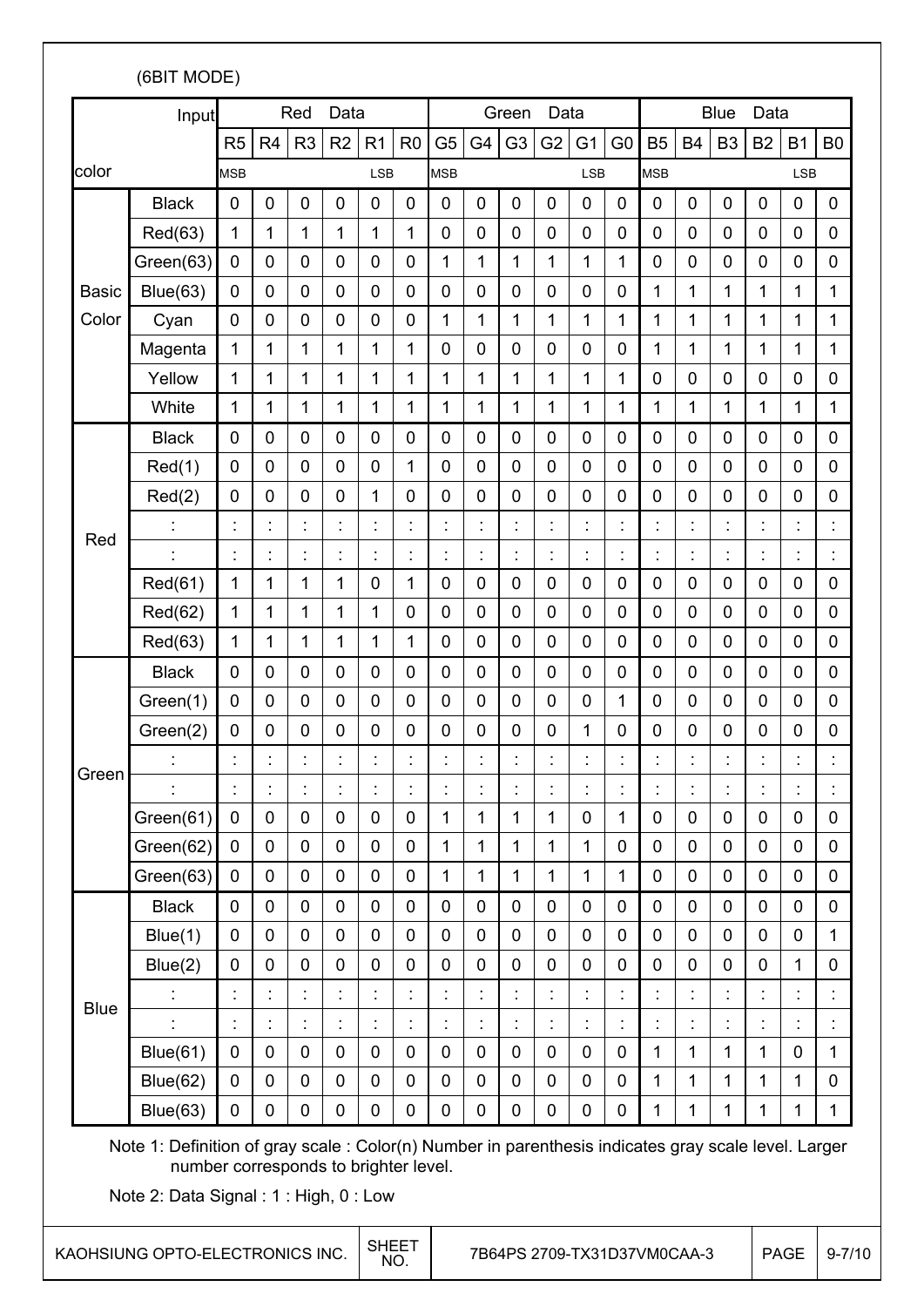### 9.5 INTERFACE TIMING

#### (1) LVDS Receiver Timing

### (Interface of TFT module)



RinX=(RinX+)-(RinX-) (X=0,1,2)

|             | Item              | Symbol           | Min.               | Typ.        | Max.             | Unit       | Note |
|-------------|-------------------|------------------|--------------------|-------------|------------------|------------|------|
| <b>DCLK</b> | <b>FREQUENCY</b>  | 1/tCLK           | 37                 | 40          | 43               | <b>MHz</b> |      |
| <b>RinX</b> | 0 data position   | tRP0             | $1/7$ *tCLK $-0.4$ | 1/7*tCLK    | $1/7$ *tCLK +0.4 |            |      |
| $(X=0,1,2)$ | 1st data position | tRP1             | $-0.4$             | 0           | $+0.4$           |            |      |
|             | 2nd data position | tRP2             | 6/7*tCLK -0.4      | 6/7*tCLK    | $6/7$ *tCLK +0.4 |            |      |
|             | 3rd data position | tRP3             | 5/7*tCLK -0.4      | 5/7*tCLK    | 5/7*tCLK +0.4    | ns         |      |
|             | 4th data position | t <sub>RP4</sub> | 4/7*tCLK -0.4      | 4/7*tCLK    | 4/7*tCLK +0.4    |            |      |
|             | 5th data position | tRP5             | 3/7*tCLK-0.4       | 3/7*tCLK    | 3/7*tCLK +0.4    |            |      |
|             | 6th data position | tRP6             | 2/7*tCLK -0.4      | $2/7*$ tCLK | 2/7*tCLK +0.4    |            |      |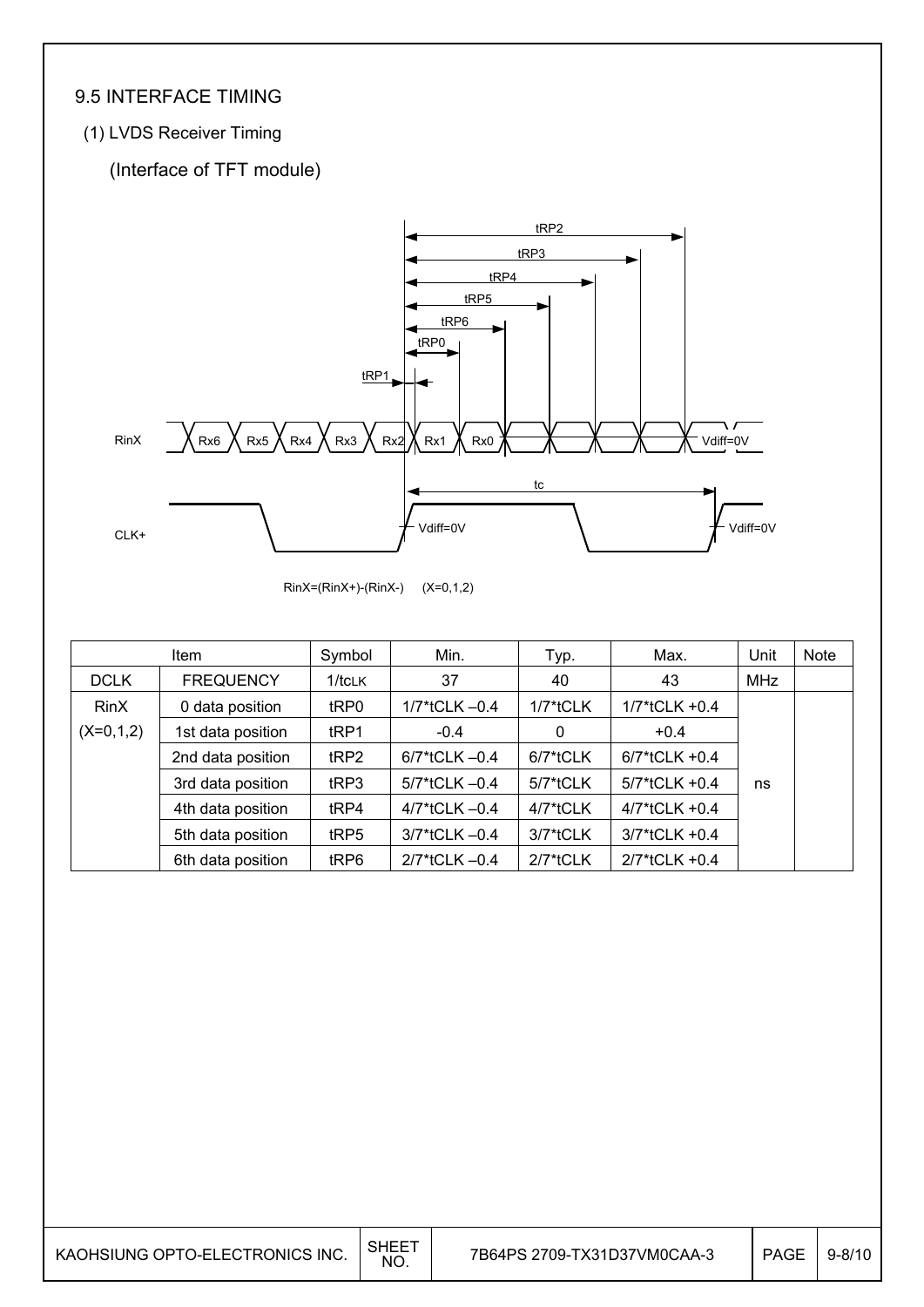#### (2) Timing converter timing

(Input timing for transmitter) DE DCLK DE and the set of the set of the set of the set of the set of the set of the set of the set of the set of the set of the set of the set of the set of the set of the set of the set of the set of the set of the set of the se tVP tV tCLK t<sub>HP</sub> tH

The timings except mentiond above are referd to the specifications of your transmitter.

|             | Item                        | Symbol                                          | Min. | Typ. | Max. | Unit      |
|-------------|-----------------------------|-------------------------------------------------|------|------|------|-----------|
| <b>DCLK</b> | Cycle time                  | $\mathfrak{r}_{\scriptscriptstyle{\text{CLK}}}$ | 23.3 | 25.0 | 27.0 | ns        |
|             | <b>Horizontal Cycle</b>     | tн                                              | 850  | 1060 | 1260 |           |
|             | Horizontal Valid Data width | ŀю                                              | 800  | 800  | 800  | $t_{CLK}$ |
| DE          | <b>Vertical Cycle</b>       | tv                                              | 603  | 628  | 728  |           |
|             | Vertical Valid Data width   | <b>L</b> <sub>VD</sub>                          | 600  | 600  | 600  | tн        |

Note 1: It counts by a typical value of line cycle time.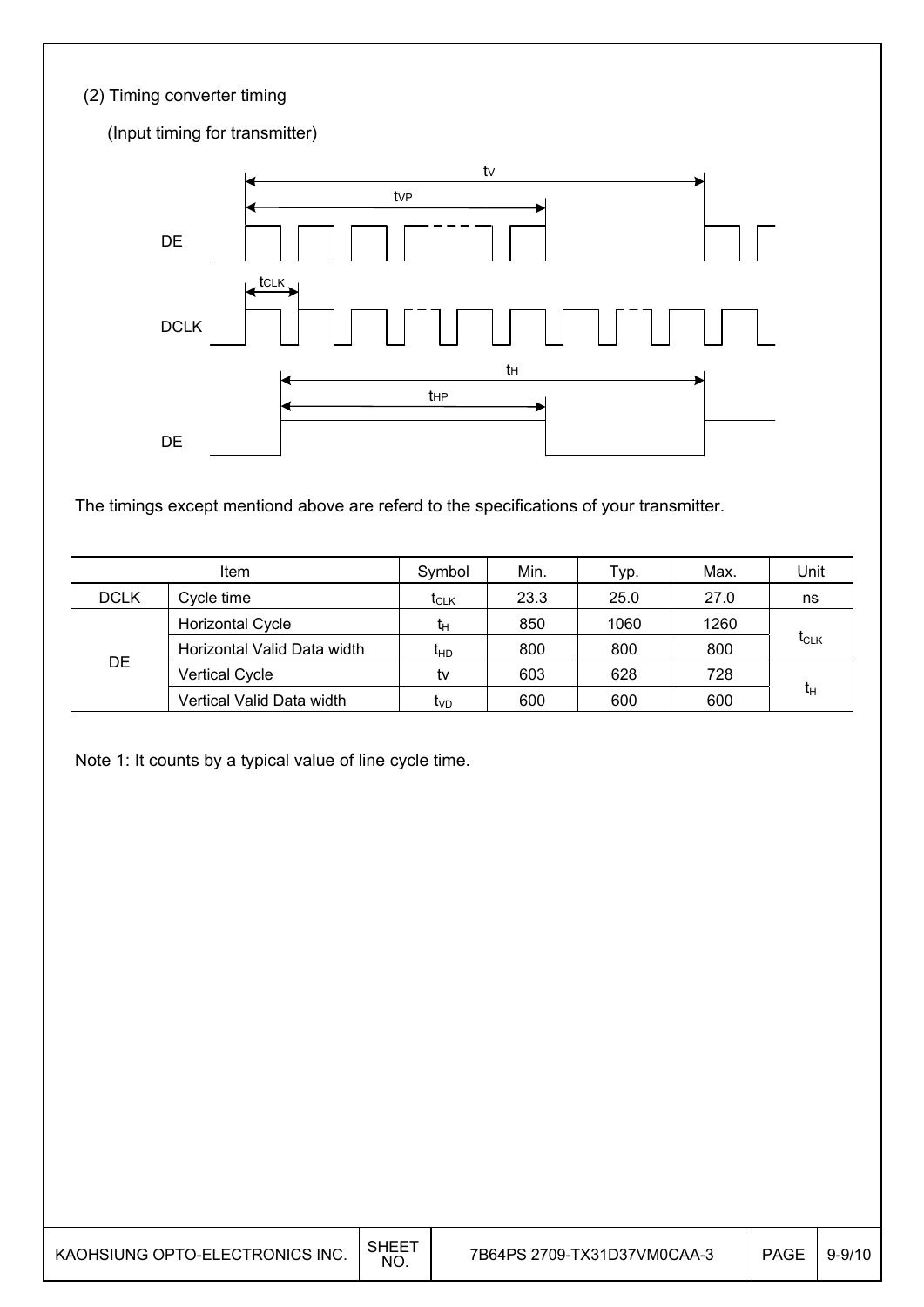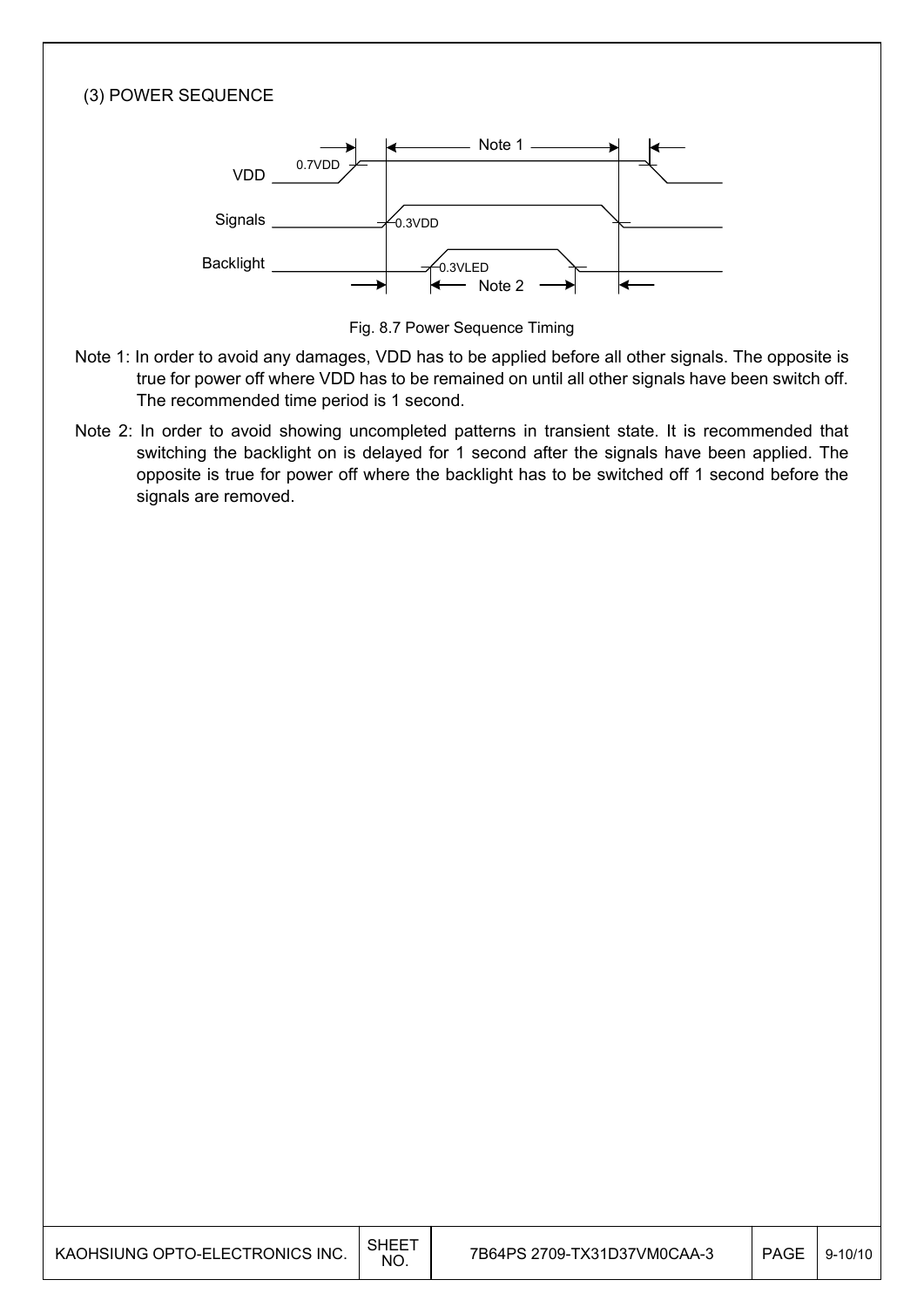### **10. OUTLINE DIMENSIONS**

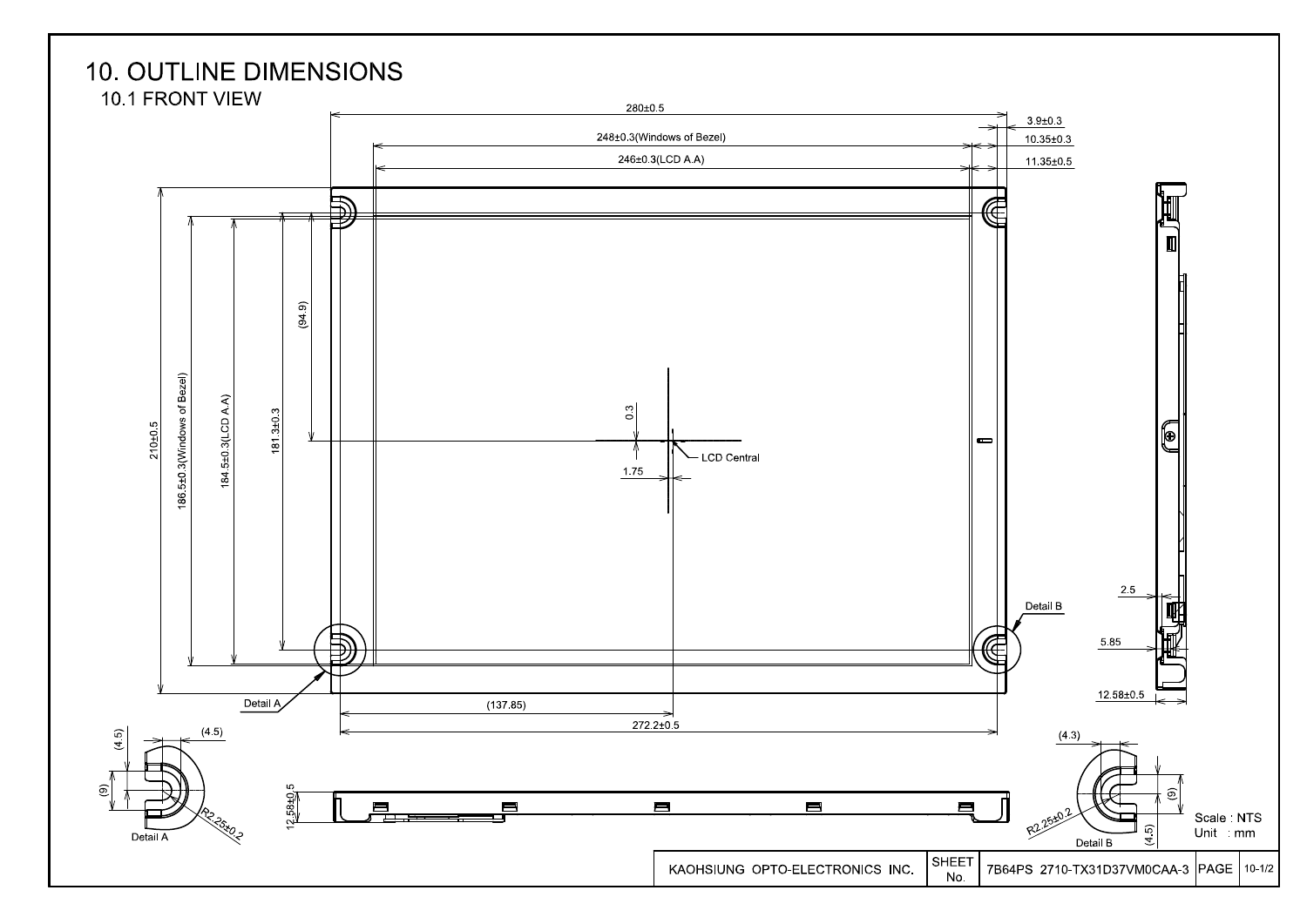

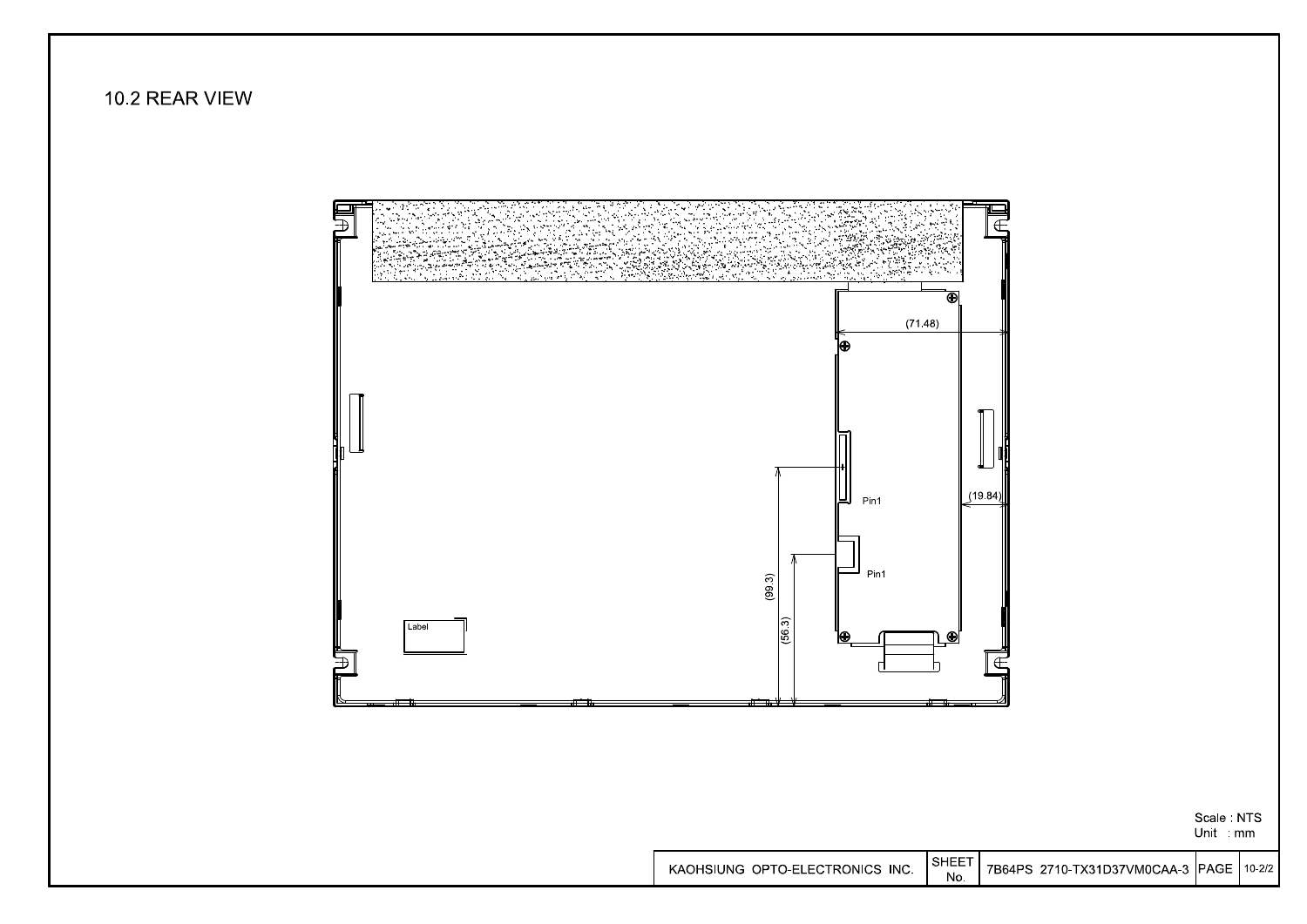### 11. APPEARANCE STANDARD

The appearance inspection is performed in a dark room around 500~1000 lx based on the conditions as below:

- The distance between inspector's eyes and display is 30 cm.
- The viewing zone is defined with angle  $\theta$  shown in Fig. 11.1 The inspection should be performed within  $45^\circ$  when display is shut down. The inspection should be performed within  $5^\circ$  when display is power on.



Fig. 12.1 Fig 11.1

#### 11.1 THE DEFINITION OF LCD ZONE

LCD panel is divided into 3 areas as shown in Fig.11.2 for appearance specification in next section. A zone is the LCD active area (dot area); B zone is the area, which extended 1 mm out from LCD active area; C zone is the area between B zone and metal frame.

In terms of housing design, B zone is the recommended window area customers' housing should be located in.



Fig 11.2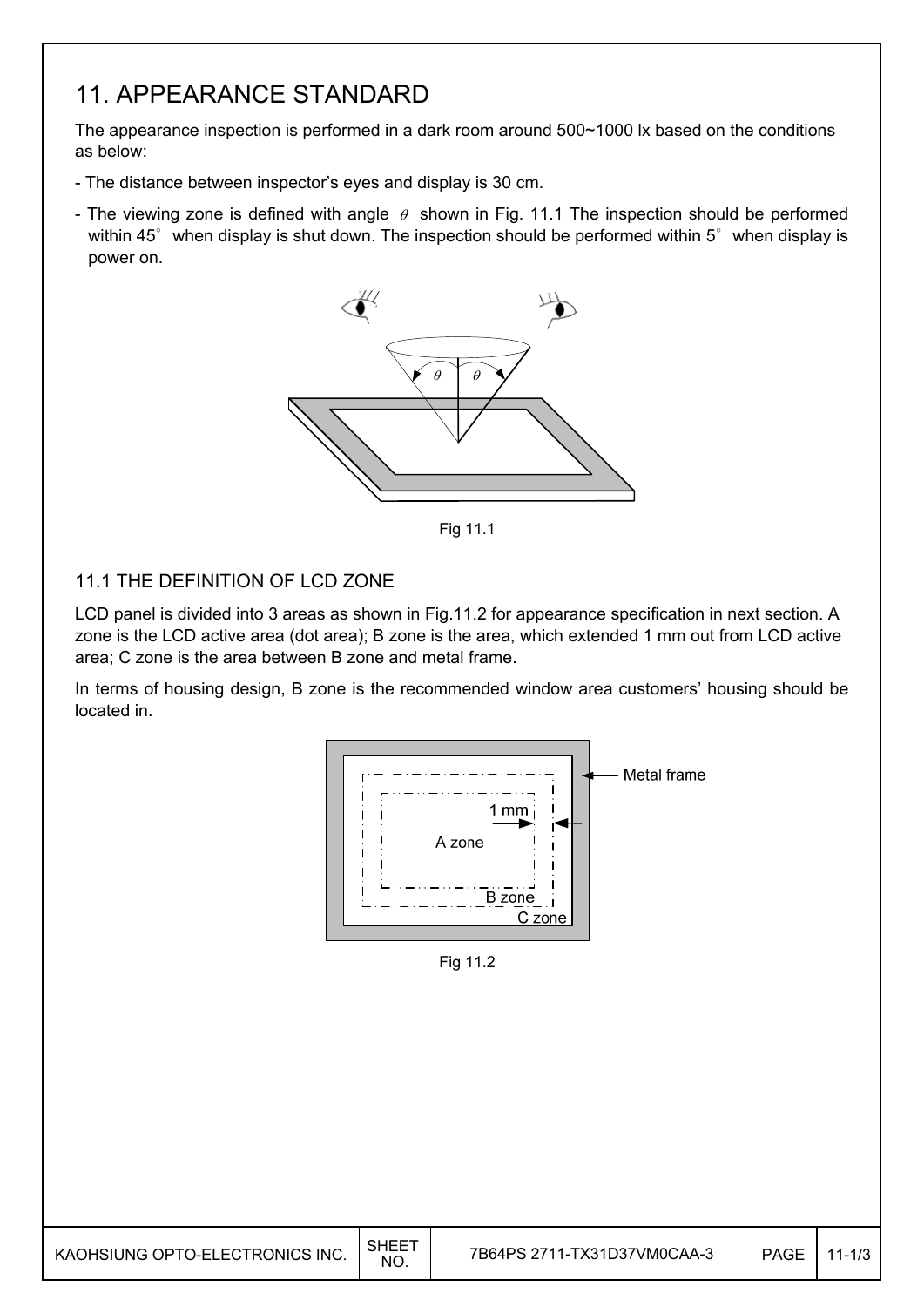#### 11.2 LCD APPEARANCE SPECIFICATION

The specification as below is defined as the amount of unexpected phenomenon or material in different zones of LCD panel. The definitions of length, width and average diameter using in the table are shown in Fig. 11.3 and Fig. 11.4.

| Item                  |                         | Criteria<br>Applied zone |                            |                                       |                              |                          |     |  |  |
|-----------------------|-------------------------|--------------------------|----------------------------|---------------------------------------|------------------------------|--------------------------|-----|--|--|
|                       | Length (mm)             |                          | Width (mm)                 | Maximum number                        |                              | Minimum space            |     |  |  |
|                       | Ignored                 |                          | $W \le 0.01$               | Ignored                               |                              |                          |     |  |  |
|                       | $L \leq 40$             |                          | $W \le 0.02$               | 10                                    |                              |                          |     |  |  |
|                       | $L \leq 20$             |                          | $W \le 0.04$               | 10                                    |                              |                          |     |  |  |
| Scratches             |                         |                          |                            | Round (Dot Shape)                     |                              |                          | A,B |  |  |
|                       | Average diameter (mm)   |                          |                            | Maximum number                        |                              | Minimum space            |     |  |  |
|                       | $D \le 0.2$             |                          |                            | Ignore                                |                              |                          |     |  |  |
|                       | $D \le 0.4$             |                          |                            | 10                                    |                              | $\blacksquare$           |     |  |  |
| Dent                  |                         |                          | Serious one is not allowed | A                                     |                              |                          |     |  |  |
| Wrinkles in polarizer |                         |                          | Serious one is not allowed | A                                     |                              |                          |     |  |  |
|                       | Average diameter (mm)   |                          |                            |                                       | Maximum number               |                          |     |  |  |
| Bubbles on polarizer  | $D \le 0.3$             |                          |                            |                                       | Ignored                      |                          | A   |  |  |
|                       | $0.3 < D \le 0.5$       |                          |                            |                                       | 10                           |                          |     |  |  |
|                       | $0.5 < D \le 1.0$       |                          |                            |                                       | 5                            |                          |     |  |  |
|                       |                         |                          | Filamentous                | (Line shape)                          |                              |                          |     |  |  |
|                       | Length (mm)             |                          |                            | Width (mm)                            |                              | Maximum number           |     |  |  |
| 1) Stains             | Ignored                 |                          |                            |                                       |                              |                          | A,B |  |  |
|                       | $L \leq 1.0$            |                          |                            | 0.06 < W                              |                              | Ignored                  |     |  |  |
|                       | $1.0 \le L$             |                          |                            |                                       |                              | Dot Shape                |     |  |  |
| 2) Foreign Materials  |                         |                          |                            | Round (Dot shape)                     |                              |                          |     |  |  |
| 3) Dark Spot          |                         | Average diameter (mm)    |                            | Maximum number                        |                              | Minimum Space            |     |  |  |
|                       | $D \leq 0.45$           |                          |                            | Ignored                               |                              | $\overline{\phantom{a}}$ |     |  |  |
|                       | $0.45\!<\!D\!\leq\!0.7$ |                          | 5                          |                                       | $\qquad \qquad \blacksquare$ |                          | A,B |  |  |
|                       | 0.7 < D                 |                          |                            | None                                  |                              |                          |     |  |  |
|                       | In total                |                          |                            | Filamentous + Round=10                |                              |                          |     |  |  |
|                       |                         |                          |                            | Those wiped out easily are acceptable |                              |                          |     |  |  |
|                       |                         |                          |                            | <b>Type</b>                           |                              | Maximum number           |     |  |  |
|                       |                         |                          |                            | 1 dot                                 |                              | 4                        |     |  |  |
|                       | Bright dot-defect       |                          |                            | 2 adjacent dot                        |                              | 1                        |     |  |  |
|                       |                         |                          |                            | 3 adjacent dot or above               |                              | Not allowed              |     |  |  |
| Dot-Defect            |                         |                          |                            | In total                              |                              | 5                        | A   |  |  |
| (Note 1)              |                         |                          |                            | 1 dot                                 |                              | $\sqrt{5}$               |     |  |  |
|                       | Dark dot-defect         |                          |                            | 2 adjacent dot                        |                              | $\overline{2}$           |     |  |  |
|                       |                         |                          |                            | 3 adjacent dot or above               |                              | Not allowed              |     |  |  |
|                       |                         |                          |                            | In total                              |                              | 5                        |     |  |  |
|                       |                         | In total                 |                            |                                       |                              | 10                       |     |  |  |
|                       |                         |                          |                            |                                       |                              |                          |     |  |  |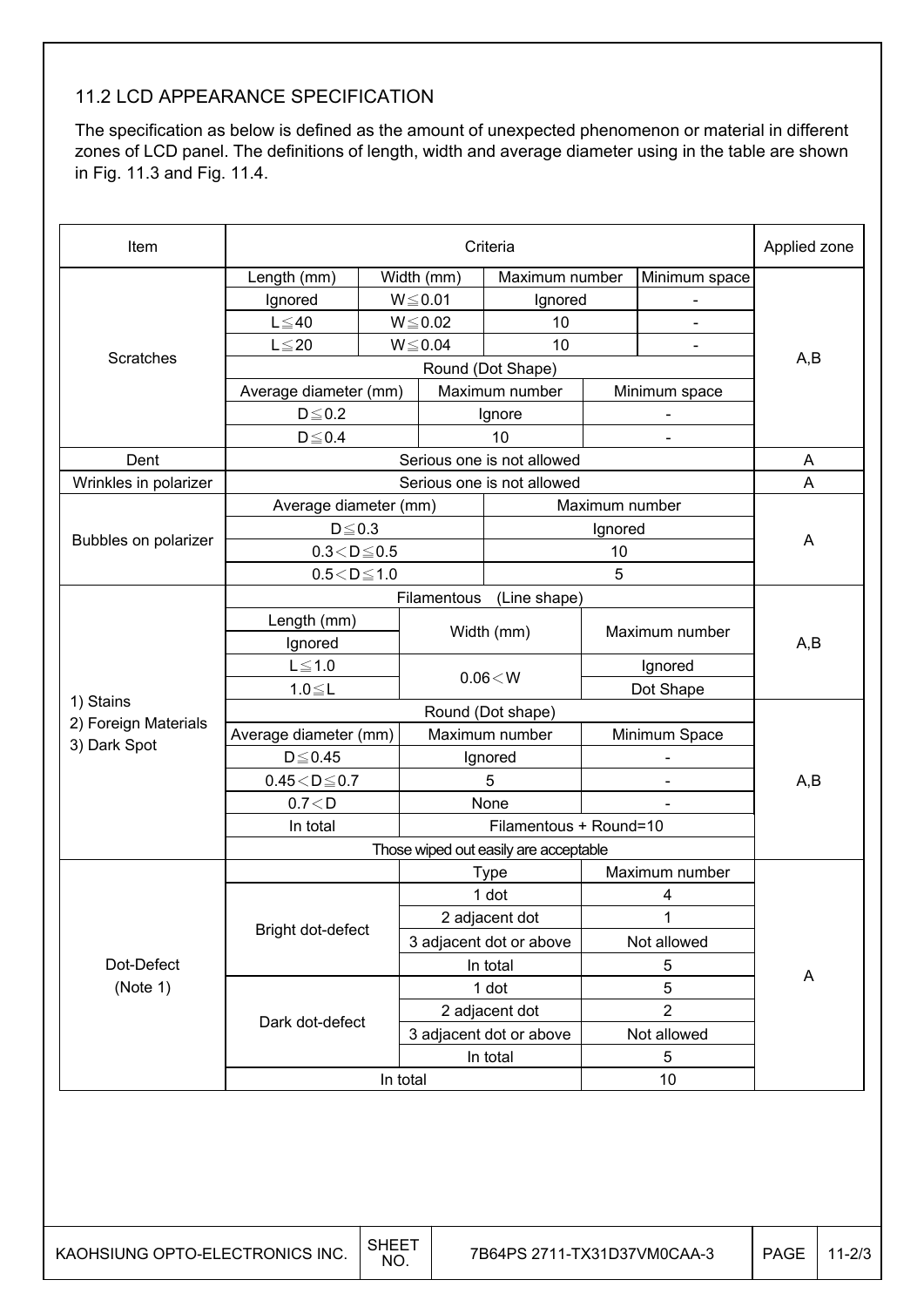

Note 1: The definitions of dot defect are as below:

- The defect area of the dot must be bigger than half of a dot.
- For bright dot-defect, showing black pattern, the dot's brightness must be over 30% brighter than others.
- For dark dot-defect, showing white pattern, the dot's brightness must be under 70% darker than others.
- The definition of 1-dot-defect is the defect-dot, which is isolated and no adjacent defect-dot.
- The definition of adjacent dot is shown as Fig. 11.5.
- The Density of dot defect is defined in the area within diameter  $\phi$  =20mm.

|  | A |  |  |
|--|---|--|--|
|  |   |  |  |
|  |   |  |  |

The dots colored gray are adjacent to defect-dot A.



| KAOHSIUNG OPTO-ELECTRONICS INC. | SHEET<br>NO. |  | PAGE | $11 - 3/3$ |
|---------------------------------|--------------|--|------|------------|
|---------------------------------|--------------|--|------|------------|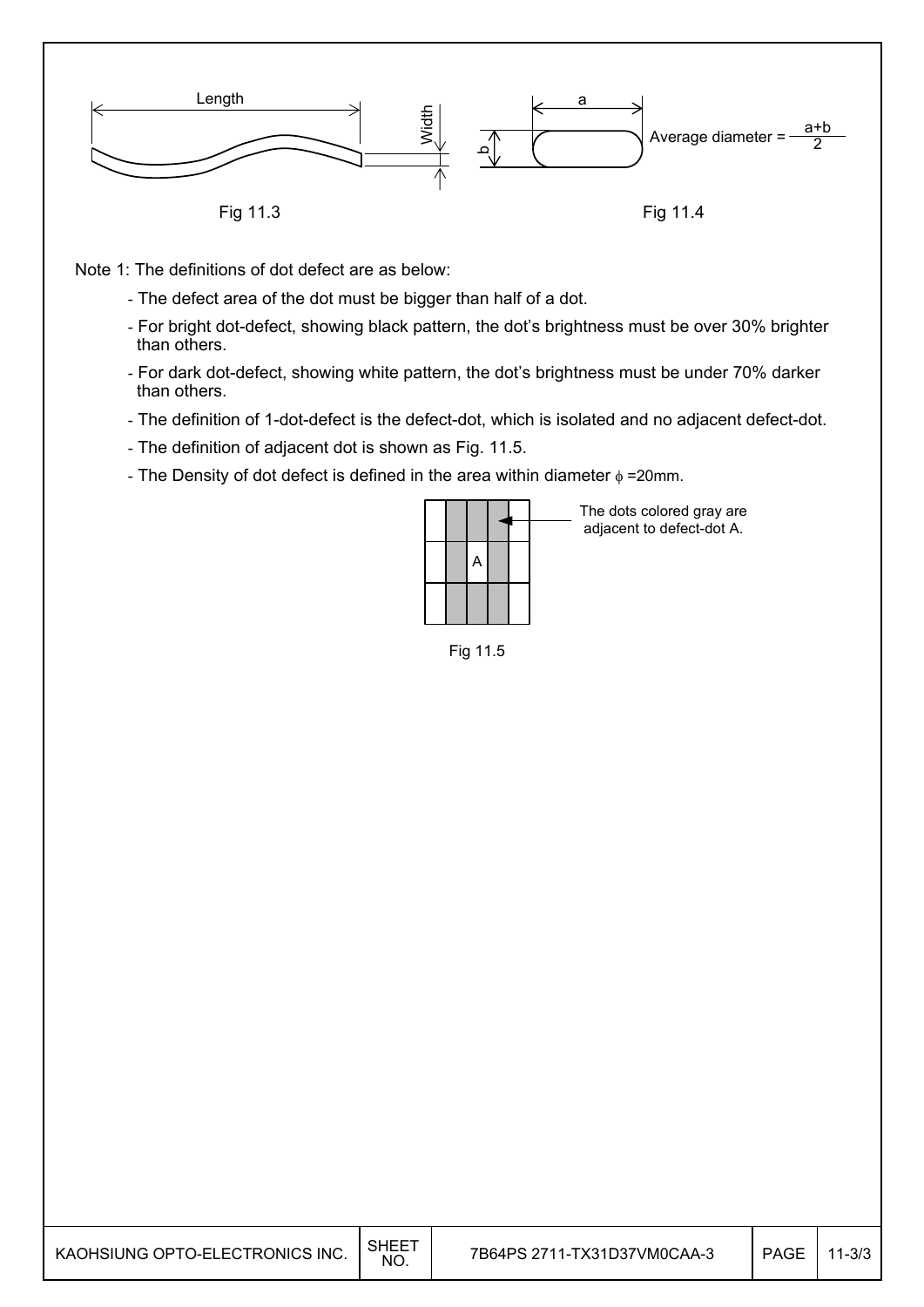### 12. PRECAUTIONS

#### 12.1 PRECAUTIONS OF ESD

- 1) Before handling the display, please ensure your body has been connected to ground to avoid any damages by ESD. Also, do not touch display's interface directly when assembling.
- 2) Please remove the protection film very slowly before turning on the display to avoid generating ESD.

#### 12.2 PRECAUTIONS OF HANDLING

- 1) In order to keep the appearance of display in good condition, please do not rub any surfaces of the displays by sharp tools harder than 3H, especially touch panel, metal frame and polarizer.
- 2) Please do not pile the displays in order to avoid any scars leaving on the display. In order to avoid any injuries, please pay more attention for the edges of glasses and metal frame, and wear finger cots to protect yourself and the display before working on it.
- 3) Touching the display area or the terminal pins with bare hand is prohibited. This is because it will stain the display area and cause poor insulation between terminal pins, and might affect display's electrical characteristics furthermore.
- 4) Do not use any harmful chemicals such as acetone, toluene, and isopropyl alcohol to clean display's surfaces.
- 5) Please use soft cloth or absorbent cotton with ethanol to clean the display by gently wiping. Moreover, when wiping the display, please wipe it by horizontal or vertical direction instead of circling to prevent leaving scars on the display's surface, especially polarizer.
- 6) Please wipe any unknown liquids immediately such as saliva, water or dew on the display to avoid color fading or any permanently damages.
- 7) Maximum pressure to the surface of the display must be less than 1,96 x 10<sup>4</sup> Pa. If the area of adding pressure is less than 1 cm<sup>2</sup>, the maximum pressure must be less than 1.96N.

#### 12.3 PRECAUTIONS OF OPERATING

- 1) Please input signals and voltages to the displays according to the values defined in the section of electrical characteristics to obtain the best performance. Any voltages over than absolute maximum rating will cause permanent damages to this display. Also, any timing of the signals out of this specification would cause unexpected performance.
- 2) When the display is operating at significant low temperature, the response time will be slower than it at 25  $\mathrm{C}^{\circ}$ . In high temperature, the color will be slightly dark and blue compared to original pattern. However, these are temperature-related phenomenon of LCD and it will not cause permanent damages to the display when used within the operating temperature.
- 3) The use of screen saver or sleep mode is recommended when static images are likely for long periods of time. This is to avoid the possibility of image sticking.
- 4) Spike noise can cause malfunction of the circuit. The recommended limitation of spike noise is no bigger than  $\pm$ 100 mV.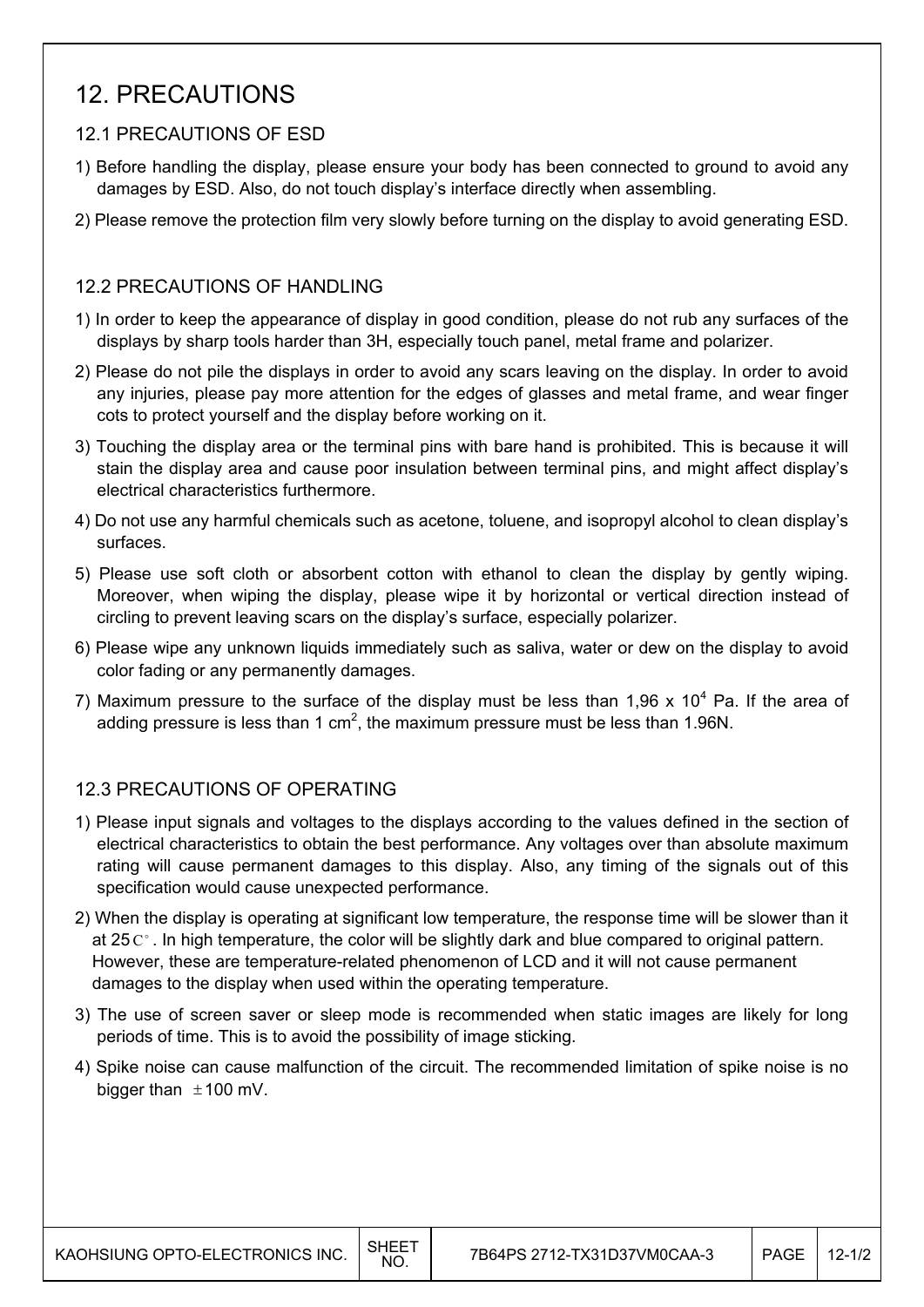#### 12.4 PRECAUTIONS of STORAGE

If the displays are going to be stored for years, please be aware the following notices.

- 1) Please store the displays in a dark room to avoid any damages from sunlight and other sources of UV light.
- 2) The recommended long term storage temperature is between 10  $C^{\circ}$  ~35  $C^{\circ}$  and 55%~75% humidity to avoid causing bubbles between polarizer and LCD glasses, and polarizer peeling from LCD glasses.
- 3) It would be better to keep the displays in the container, which is shipped from KOE, and do not unpack it.
- 4) Please do not stick any labels on the display surface for a long time, especially on the polarizer.

| KAOHSIUNG OPTO-ELECTRONICS INC. | $\overline{\phantom{a}}$ SHEET<br>NO. | 7B64PS 2712-TX31D37VM0CAA-3 | <b>PAGE</b> | $12 - 2/2$ |
|---------------------------------|---------------------------------------|-----------------------------|-------------|------------|